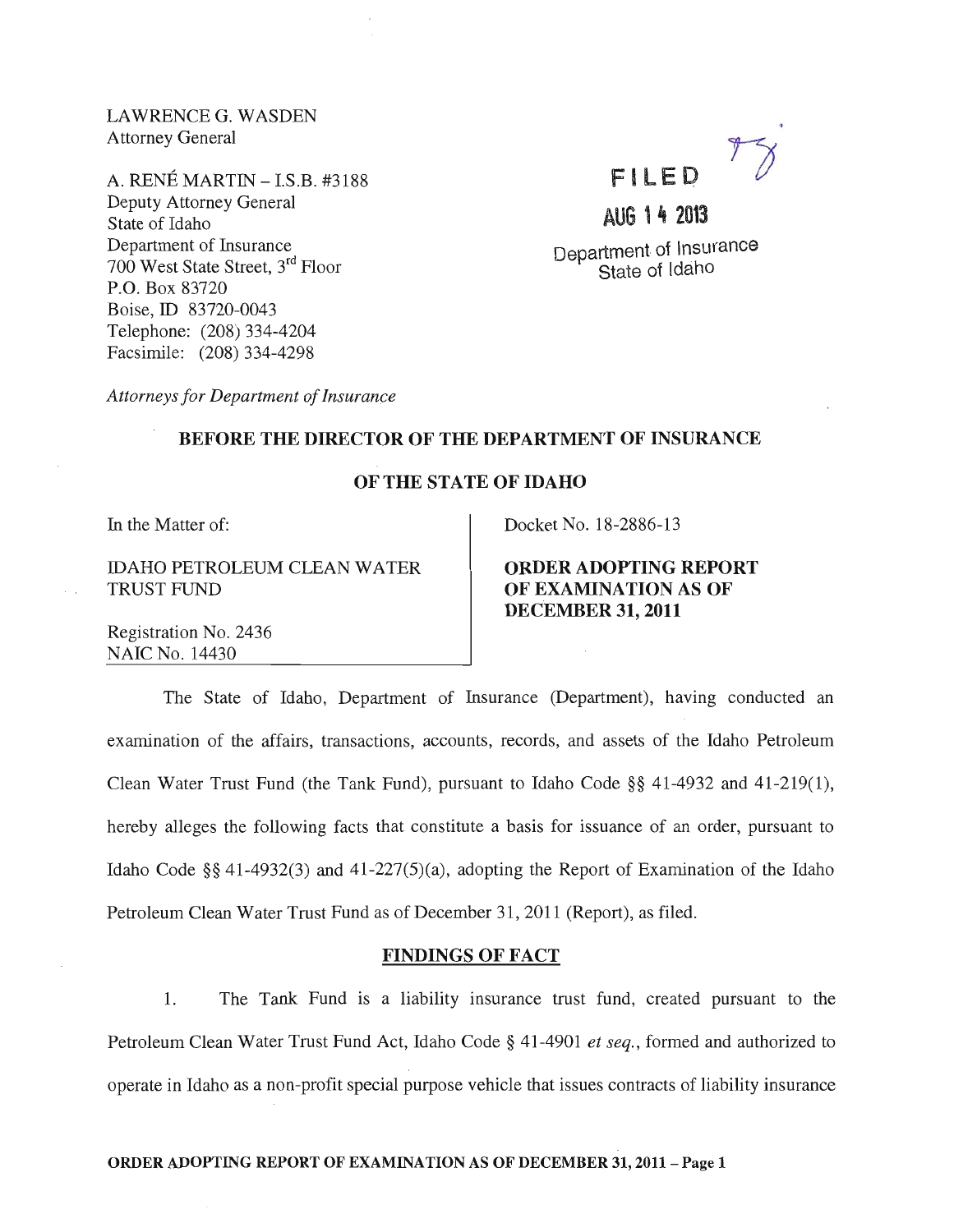to governmental and private owners and operators of petroleum storage tanks. The Tank Fund operates under Registration No. 2436 issued by the Department Director (Director). Pursuant to Idaho Code § 41-4904(2), the administrator of the Tank Fund is the Idaho State Insurance Fund (State Fund).

2. The Department completed an examination of the Tank Fund pursuant to Idaho Code §§ 41-4932 and 41-219(1) on July 29, 2013. The Department's findings are set forth in the Report. The Report covered the time period between January 1, 2007 and December 31, 2011.

3. Pursuant to Idaho Code § 41-4932(3), a copy of the Report, verified under oath by the Department's examiner-in-charge, was filed with the Department on July 29, 2013, and a copy of such verified Report was transmitted to the State Fund, as administrator of the Tank Fund, on July 30,2013. A copy of the Report is attached hereto as Exhibit A.

4. On or about August 1, 2013, the Department received a Waiver executed by the State Fund as administrator of the Tank Fund. A copy of such Waiver is attached hereto as Exhibit B. By execution of such Waiver, the Tank Fund acknowledged receipt of the Report and consented to the immediate entry of a final order by the Director adopting the Report without any modifications. Further, such Waiver included the waiver of the Tank Fund's rights to examine the Report for a period of time up to two (2) weeks; to provide a written submission regarding corrections or changes prior to the entry of a final order; to request a hearing concerning the Report; and to seek reconsideration and appeal from the Director's order adopting the report.

#### CONCLUSIONS OF LAW

5. Idaho Code § 41-4932(3) provides that, after the examination report contemplated by that section has been completed and properly delivered, and the examinee has had the opportunity to exercise the rights set forth in that section, or waive such rights, as in the instant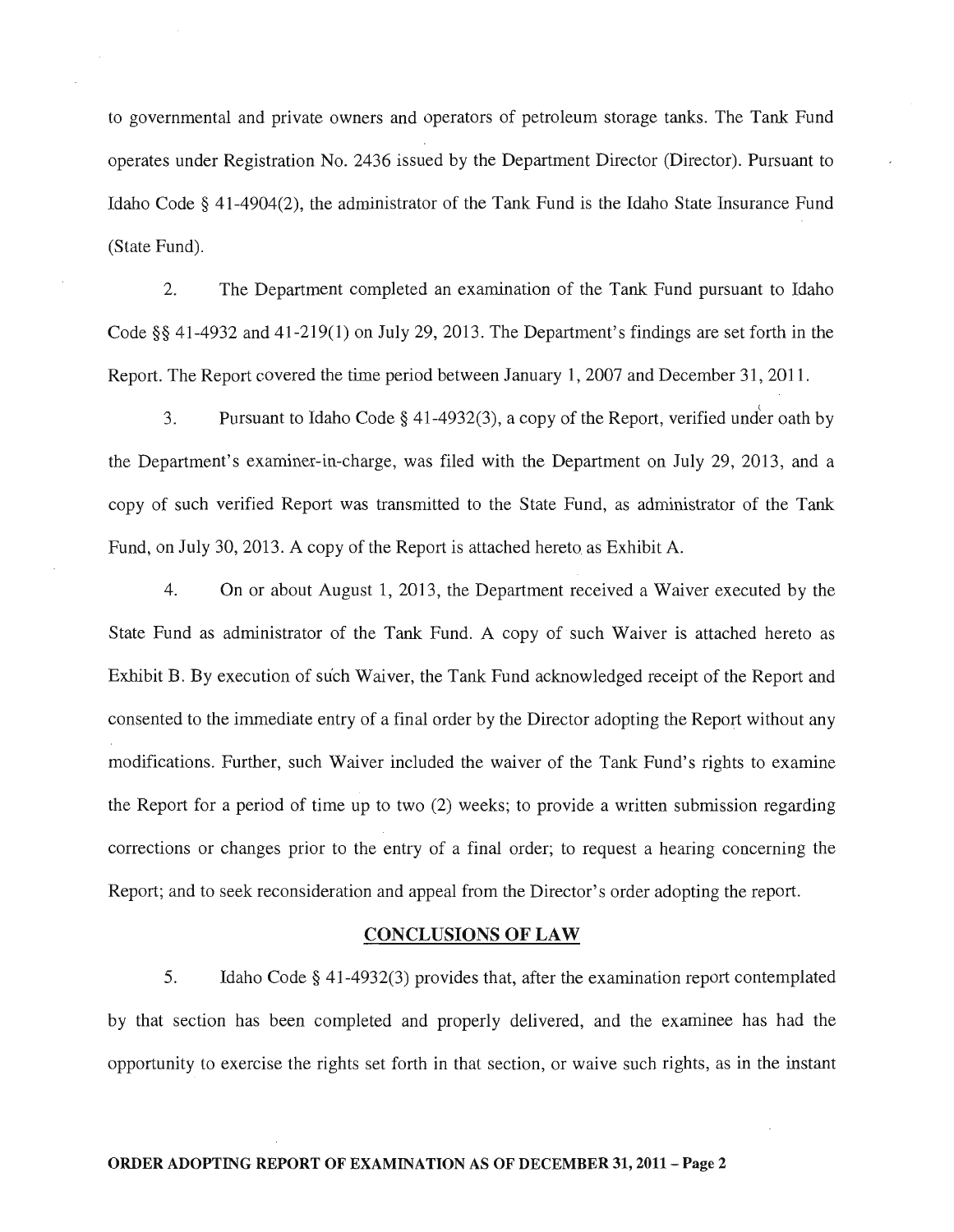case, the Director shall file the report with the Department as a document open to public inspection, and shall deliver a copy of the report to the administrator of the Tank Fund.

6. Having fully considered the Report, and the administrator of the Tank Fund having waived the rights set forth in Idaho Code § 41-4932(3), the Director concludes that the Tank Fund is in compliance with the applicable provisions of title 41, Idaho Code, as required by Idaho Code § 41-4930.

## **ORDER**

NOW, THEREFORE, based on the foregoing, IT IS HEREBY ORDERED that the Report of Examination of the Idaho Petroleum Clean Water Trust Fund as of December 31, 2011, is hereby ADOPTED as filed, pursuant to Idaho Code § 41-4932(3).

IT IS FURTHER ORDERED, pursuant to Idaho Code § 41-4932(3), that the adopted Report is a public record on file with the Department.

IT IS SO ORDERED. DATED this  $\sum$  day of August, 2013.

STATE OF IDAHO DEPARTMENT OF INSURANCE

WILLI Director

ORDER ADOPTING REPORT OF EXAMINATION AS OF DECEMBER 31, 2011- Page 3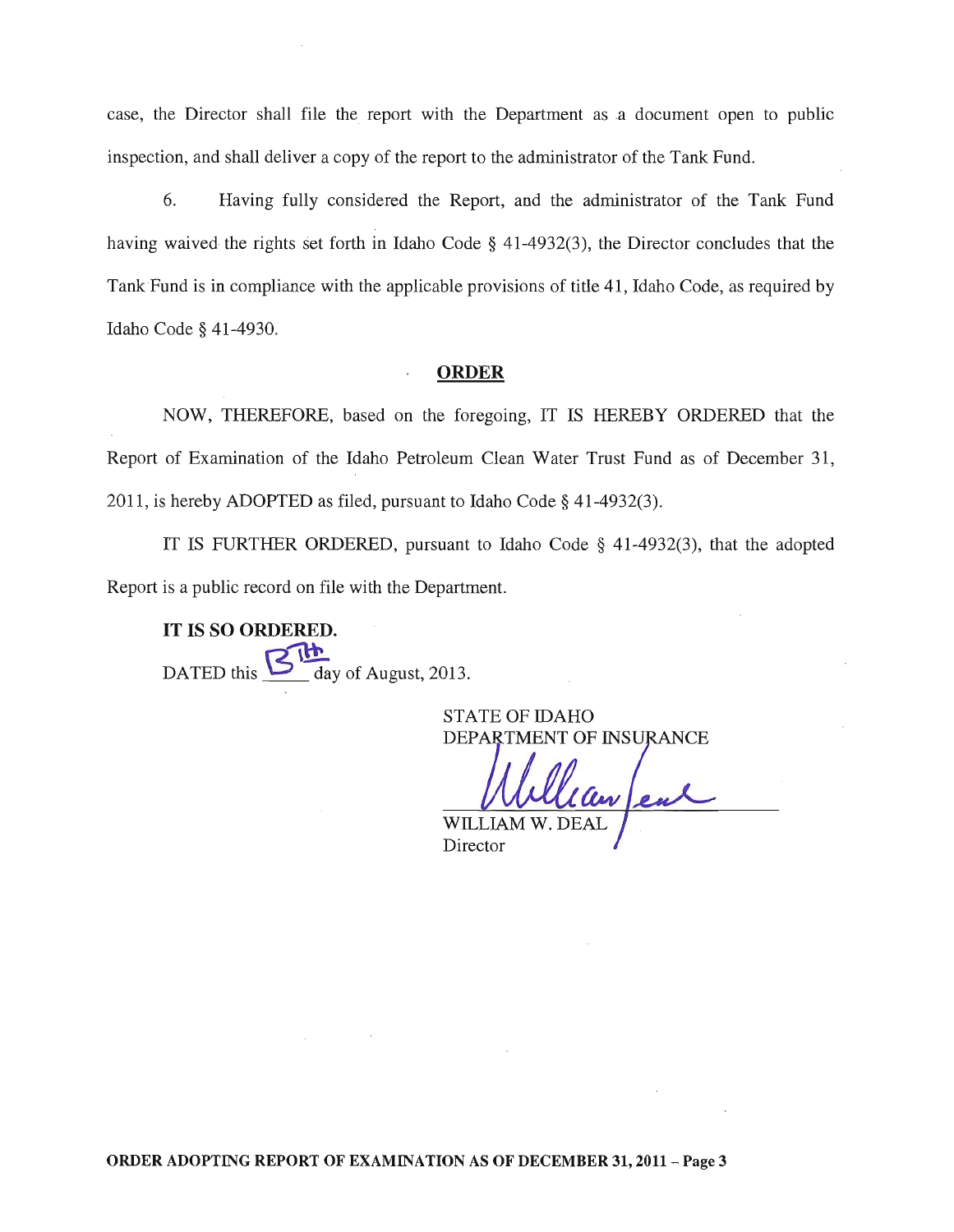# CERTIFICATE OF SERVICE

I HEREBY CERTIFY that, on this  $14t$  day of August, 2013, I caused a true and correct copy of the foregoing ORDER ADOPTING REPORT OF EXAMINATION AS OF DECEMBER 31, 2011 to be served upon the following by the designated means:

Idaho Petroleum Clean Water Trust Fund c/o Idaho State Insurance Fund, Administrator Attn: James M. Alcorn 1215 West State Street Boise, ID 83720-0044 JamesM.Alcorn@idahosif.org

first class mail  $\boxtimes$  certified mail hand delivery  $\boxtimes$  email

| Georgia Siehl, CPA, CFE                    |
|--------------------------------------------|
| <b>Bureau Chief/Chief Examiner</b>         |
| Idaho Department of Insurance              |
| 700 W. State Street, 3 <sup>rd</sup> Floor |
| Boise, ID 83720-0043                       |
| georgia.siehl@doi.idaho.gov                |

first class mail certified mail hand delivery  $\boxtimes$  email

Suesa Janes

Assistant to the Director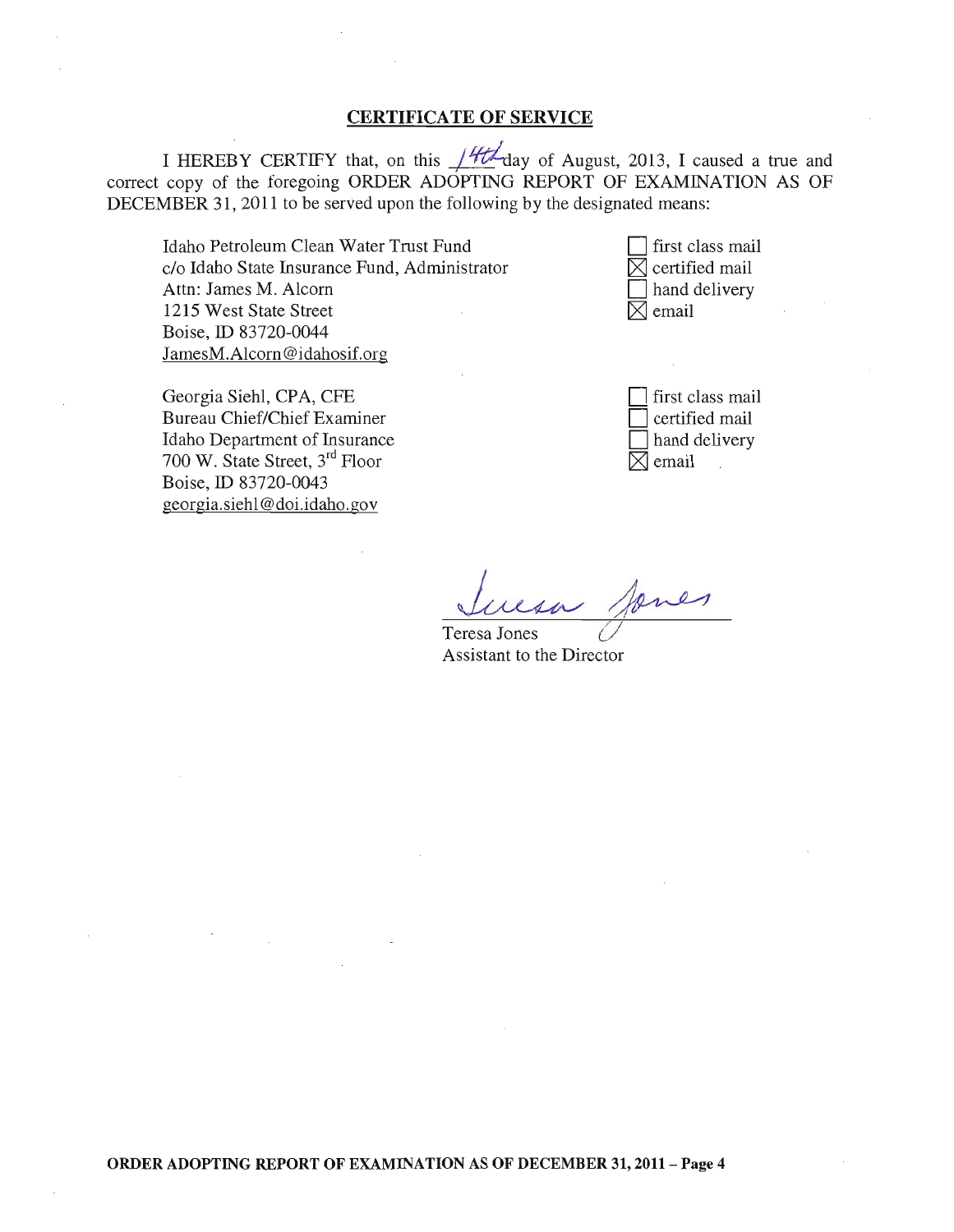# DEPARTMENT OF INSURANCE

# STATE OF IDAHO



# REPORT OF EXAMINATION

of the

# IDAHO PETROLEUM CLEAN WATER TRUST FUND

(NAIC Company Code 14430)

as of

December 31, 2011

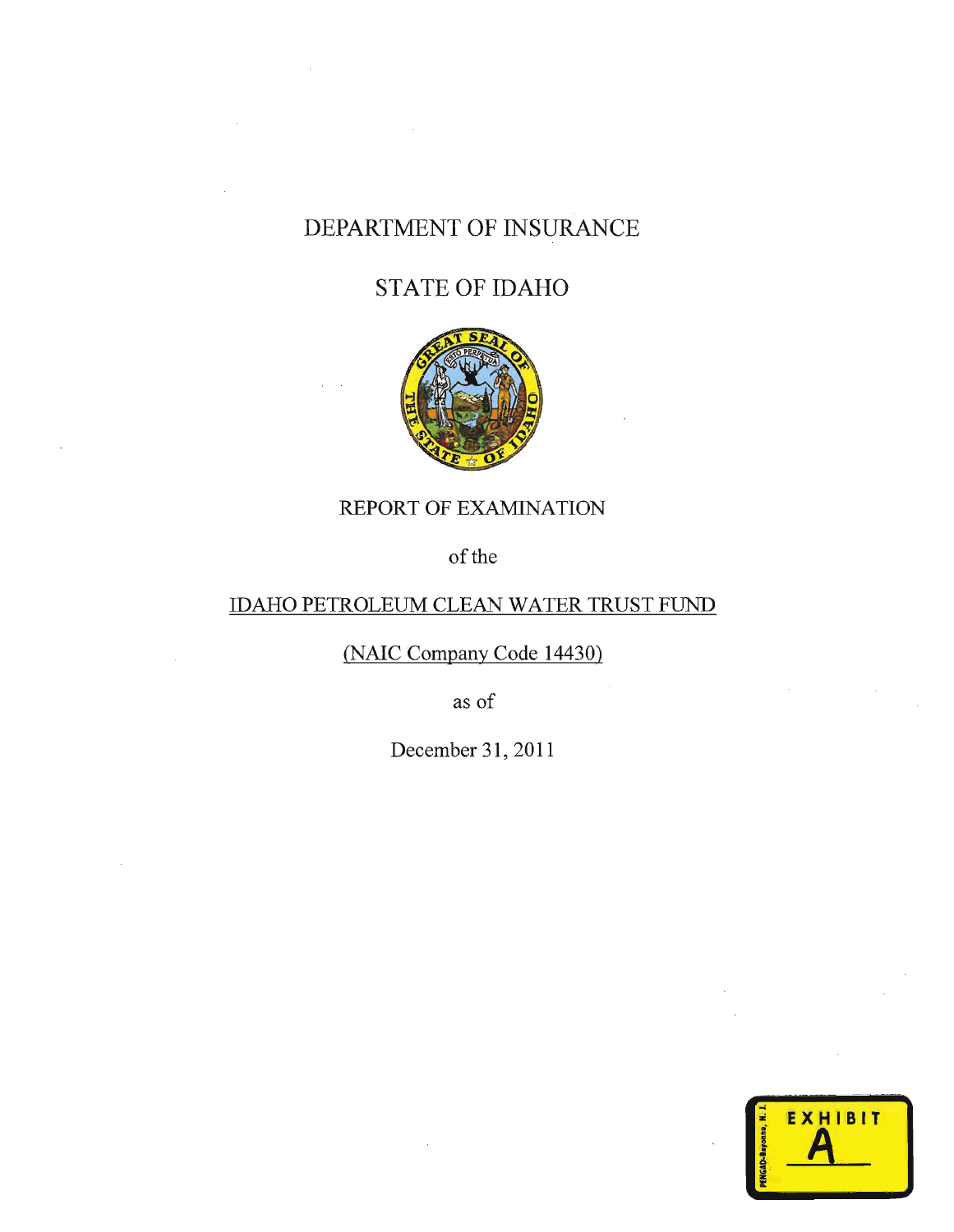# TABLE OF CONTENTS

| 1<br>$\mathbf{2}$<br>$\overline{c}$<br>3<br>$\overline{4}$<br>4<br>4<br>5<br>5<br>5<br>6<br>6<br>7<br>7<br>7<br>8<br>8<br>9<br>9<br>10<br>10<br>10<br>10<br>10<br>11<br>12<br>12<br>13<br>14<br>Capital and Surplus Account, for the Year Ending December 31, 2011<br>14<br>Reconciliation of Capital and Surplus, December 31, 2006 to December 31, 2011<br>15<br>16<br>17<br>17<br>17 | Page |
|-----------------------------------------------------------------------------------------------------------------------------------------------------------------------------------------------------------------------------------------------------------------------------------------------------------------------------------------------------------------------------------------|------|
|                                                                                                                                                                                                                                                                                                                                                                                         |      |
|                                                                                                                                                                                                                                                                                                                                                                                         |      |
|                                                                                                                                                                                                                                                                                                                                                                                         |      |
|                                                                                                                                                                                                                                                                                                                                                                                         |      |
|                                                                                                                                                                                                                                                                                                                                                                                         |      |
|                                                                                                                                                                                                                                                                                                                                                                                         |      |
|                                                                                                                                                                                                                                                                                                                                                                                         |      |
|                                                                                                                                                                                                                                                                                                                                                                                         |      |
|                                                                                                                                                                                                                                                                                                                                                                                         |      |
|                                                                                                                                                                                                                                                                                                                                                                                         |      |
|                                                                                                                                                                                                                                                                                                                                                                                         |      |
|                                                                                                                                                                                                                                                                                                                                                                                         |      |
|                                                                                                                                                                                                                                                                                                                                                                                         |      |
|                                                                                                                                                                                                                                                                                                                                                                                         |      |
|                                                                                                                                                                                                                                                                                                                                                                                         |      |
|                                                                                                                                                                                                                                                                                                                                                                                         |      |
|                                                                                                                                                                                                                                                                                                                                                                                         |      |
|                                                                                                                                                                                                                                                                                                                                                                                         |      |
|                                                                                                                                                                                                                                                                                                                                                                                         |      |
|                                                                                                                                                                                                                                                                                                                                                                                         |      |
|                                                                                                                                                                                                                                                                                                                                                                                         |      |
|                                                                                                                                                                                                                                                                                                                                                                                         |      |
|                                                                                                                                                                                                                                                                                                                                                                                         |      |
|                                                                                                                                                                                                                                                                                                                                                                                         |      |
|                                                                                                                                                                                                                                                                                                                                                                                         |      |
|                                                                                                                                                                                                                                                                                                                                                                                         |      |
|                                                                                                                                                                                                                                                                                                                                                                                         |      |
|                                                                                                                                                                                                                                                                                                                                                                                         |      |
|                                                                                                                                                                                                                                                                                                                                                                                         |      |
|                                                                                                                                                                                                                                                                                                                                                                                         |      |
|                                                                                                                                                                                                                                                                                                                                                                                         |      |
|                                                                                                                                                                                                                                                                                                                                                                                         |      |
|                                                                                                                                                                                                                                                                                                                                                                                         |      |
|                                                                                                                                                                                                                                                                                                                                                                                         |      |
|                                                                                                                                                                                                                                                                                                                                                                                         |      |
|                                                                                                                                                                                                                                                                                                                                                                                         | 18   |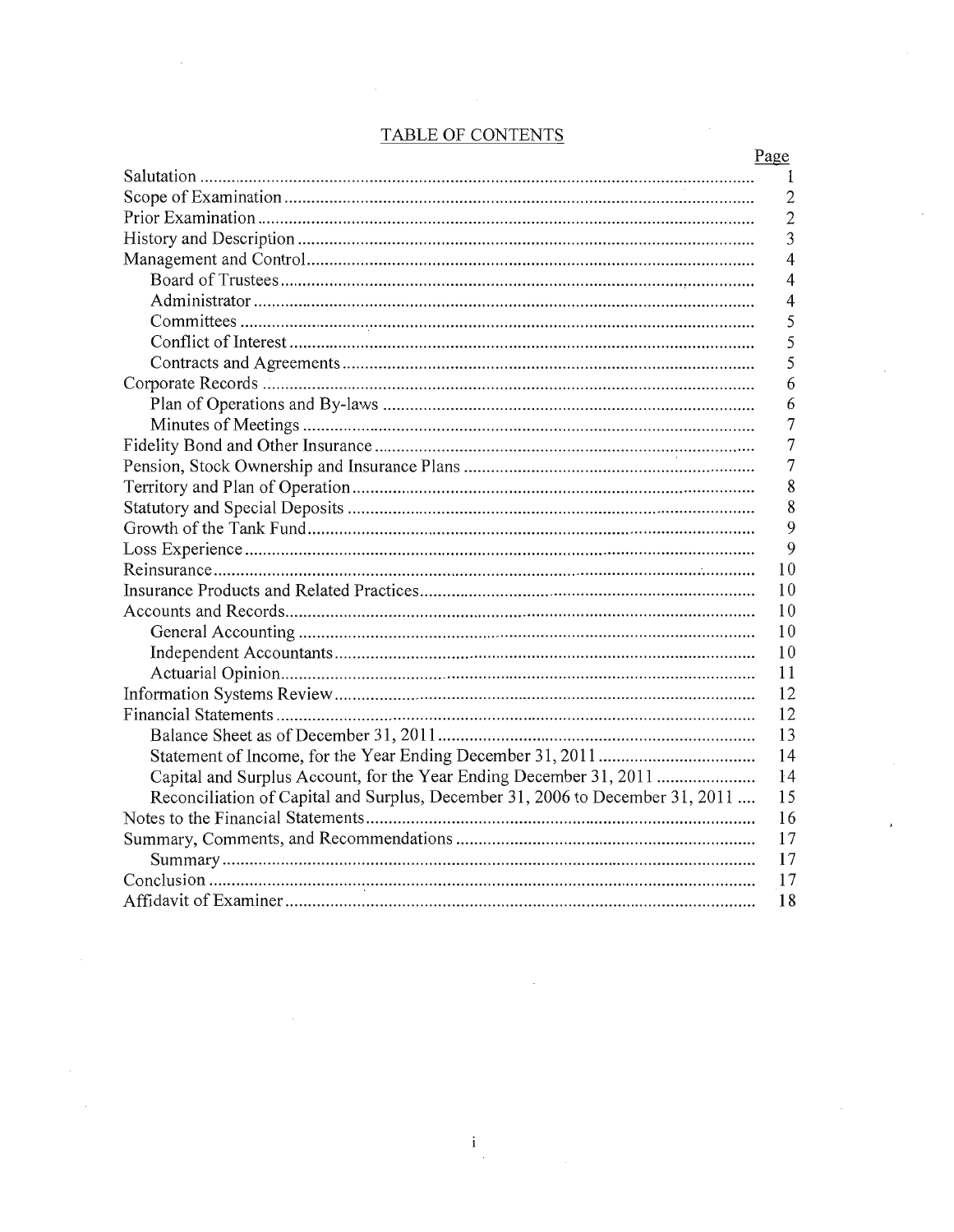# *State of Idaho*  **DEPARTMENT OF INSURANCE**

c.L. "BUTCH" OTTER Governor

 $\bar{z}$ 

700 West State Street, 3rd Floor P.O. Box 83720 Boise, Idaho 83720-0043 Phone (208)334-4250 FAX # (208)334-4398

WILLIAM W. DEAL Director

 $\sim$   $\sim$ 

Boise, Idaho July 29,2013

 $\frac{1}{2}$ 

The Honorable William W. Deal Director of Insurance State of Idaho 700 West State Street P. O. Box 83720 Boise, Idaho 83720-0043

Dear Director:

Pursuant to your instructions, in compliance with Sections 41-219(1) and 41-4932, Idaho Code, and in accordance with the practices and procedures promulgated by the National Association of Insurance Commissioners (NAIC), we have conducted an examination as of December 31, **2011**  of:

> Idaho Petroleum Clean Water Trust Fund 1215 West State Street Boise, Idaho 83720

hereinafter referred to as "the Tank Fund" at its offices in Boise, Idaho. The following Report of Examination is respectfully submitted.

 $\sim$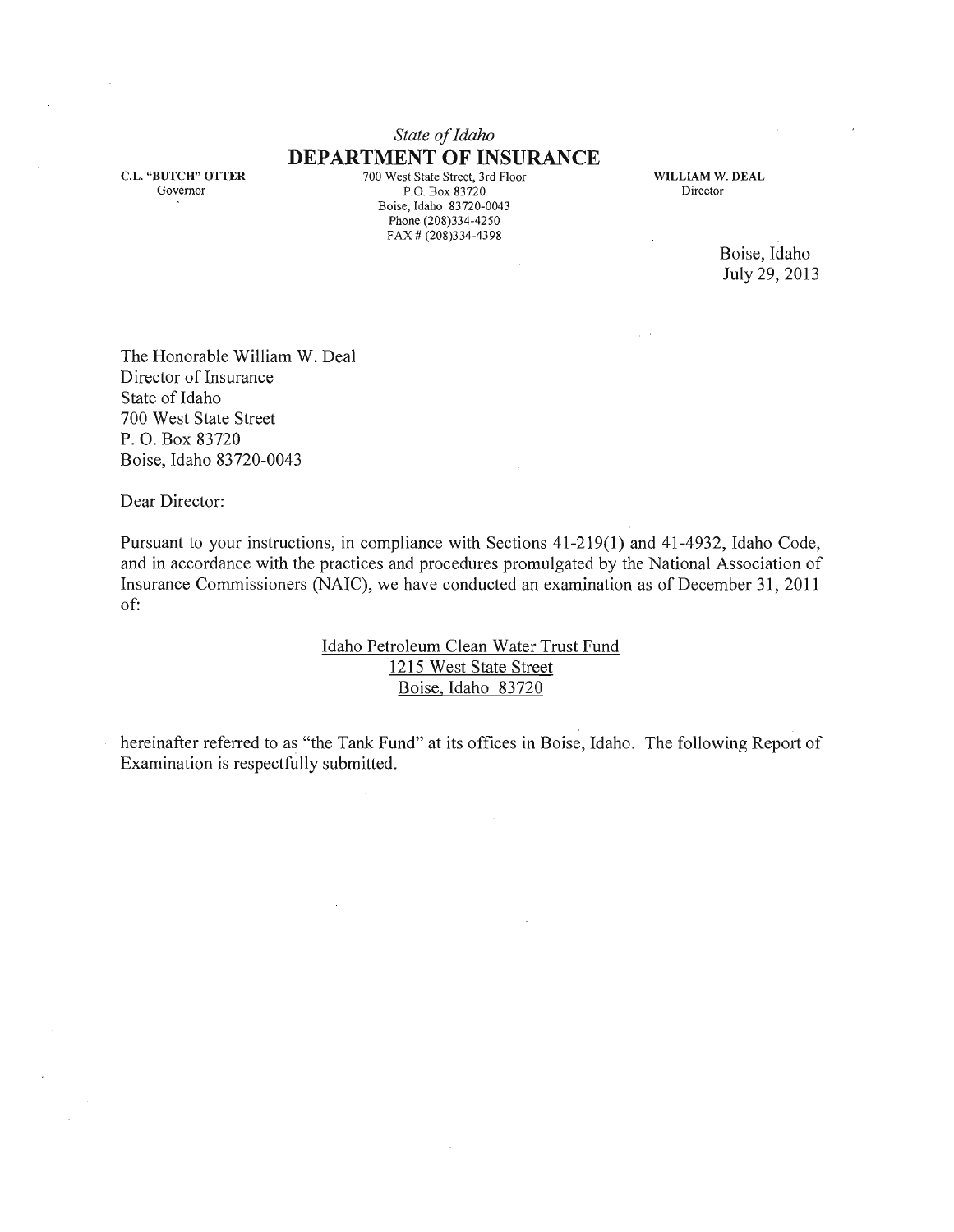#### SCOPE OF EXAMINATION

This examination covered the period January 1, 2007, through December 31, 2011. The examination was conducted at the Boise, Idaho office of the Tank Fund by examiners from the State of Idaho. The examination was conducted in accordance with Sections  $41-219(1)$  and  $41-$ 4932, Idaho Code, the National Association of Insurance Commissions (NAIC) *Financial Condition Examiners Handbook,* and the NAIC *Accounting Practices and Procedures Manual.* 

All accounts and activities of the Tank Fund were considered in accordance with the NAIC's risk-focused examination process. The NAIC *Financial Condition Examiners Handbook*  requires that we plan and perform the examination to evaluate the financial condition and identify prospective risks of the Tank Fund by obtaining information about the Tank Fund including corporate governance, identifying and assessing inherent risks within the Tank Fund and evaluating system controls and procedures used to mitigate those risks. An examination also includes assessing the principles used and significant estimates made by management, as well as evaluating the overall financial statement presentation, management's compliance with Statutory Accounting Principles and NAIC *Annual Statement Instructions* as governed and prescribed by Idaho Law.

A Letter of Representation was signed by the Administrator of the Tank Fund attesting to its ownership of all assets and to the nonexistence of unrecorded liabilities or contingent liabilities.

The actuarial review of reserves, related liabilities, and other actuarial items was performed by Lewis & Ellis, Inc., consulting actuaries, for the Idaho Department of Insurance. A risk assessment review of the Administrator's information technology systems and controls was performed by Jennan Enterprises, LLC. There was some reliance placed on the 2011 Certified Public Accountants' statutory audit report and workpapers during the examination of the Tank Fund.

In addition to the Report of Examination, a Management Letter was issued to the Tank Fund by the Department which covered items that were not included in the Report, due to the materiality threshold, items that were related to proprietary/operational issues, as well as minor accounting and/or annual statement reporting corrections.

#### PRIOR EXAMINATION

The prior financial examination was conducted by the Idaho Department of Insurance covering the period January 1, 2002 through December 31, 2006.

A review was made to ascertain what action was taken by the Tank Fund with regard to comments and recommendations made by the Department in the prior examination report. Unless otherwise mentioned in the *Comments and Recommendations* section of this report, the prior report exceptions were adequately addressed by the Tank Fund.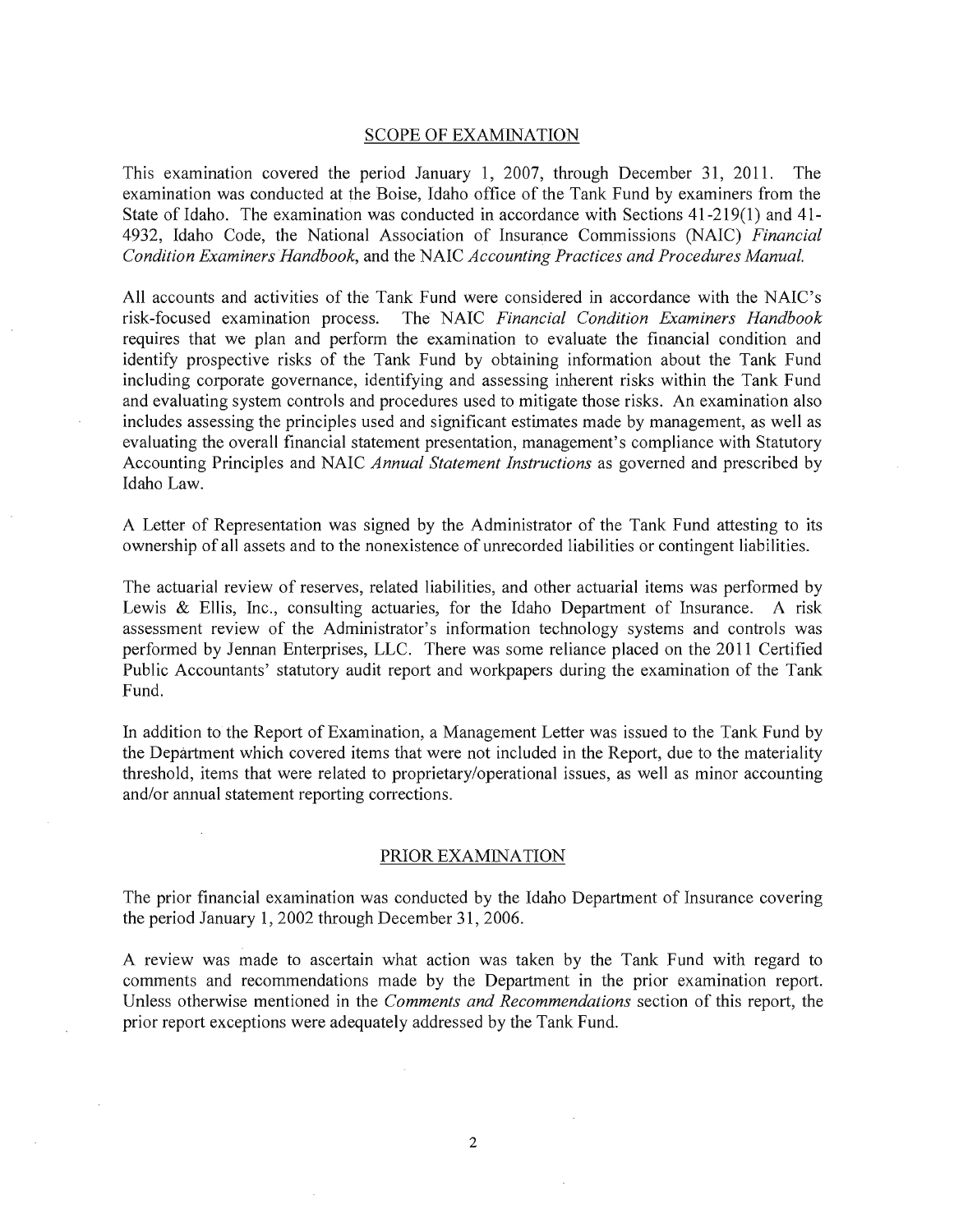#### HISTORY AND DESCRIPTION

The Tank Fund was established by an act of the Idaho Legislature with the passage of the "Idaho Petroleum Clean Water Trust Fund Act", pursuant to the provisions of Idaho Code, Title 41, Chapter 49, which was approved on March 23, 1990. The Tank Fund received a certificate of registration to do business in Idaho on April 24, 1991.

The Tank Fund is a non-profit specialty insurance organization, which was founded for the purpose of providing affordable petroleum liability insurance coverage to pay for corrective and cleanup measures, and third-party property damage and bodily injury related to the storage of petroleum products in aboveground and belowground tank containers. Owners or operators of farm tanks or residential tanks and heating tanks may also seek insurance from the Tank Fund.

The major funding for the Tank Fund was provided by the collection of a "transfer fee" of one cent per gallon on all petroleum products delivered or stored within the State of Idaho after April 1, 1990. The "transfer fee" is a charge that is assessed against the licensed distributors, or suppliers based upon the number of gallons of petroleum that are initially delivered into the State of Idaho. The fees were the Tank Fund's primary source of income and served as an alternative to the "premiums" which would be collected in a conventional insurance operation. However, there is no correlation between the transfer fees collected and the number of policies issued or tanks insured.

Transfer fee payments must be remitted to the Idaho State Tax Commission with the distributor's monthly report. The Idaho State Tax Commission collects the transfer fees pursuant to Section 41-4909(8), Idaho Code. The Commission shall then promptly submit these fees to the Idaho State Treasurer for deposit in the Tank Fund.

Section 41-4910(5), Idaho Code provided for the transfer fees to be distributed as follows: 77 percent to the highway distribution accounts, 3 percent to the Idaho department of parks and recreation, and the remaining 20 percent to the Tank Fund. This distribution is after allowing for the actual cost of collecting, administering, and enforcing the transfer fee by the Commission and after establishing a refund account.

Subsequent to December 31, 2006 and effective July 1,2007, Section 41-4909(10), Idaho Code was amended, to reflect that the transfer fees are to be suspended when the unencumbered surplus equals \$35,000,000 and will be reactivated when the surplus balance equals \$25,000,000. On July 26, 2007, the Director of the Department sent a certification to the Idaho State Tax Commission indicating that the unencumbered surplus as' of June 30, 2007 was \$21,265,492. This reinstated the transfer fees beginning with the first day of the second month following the certification.

In 2003, a Board of Trustees was established for the Tank Fund under Section 41-4904, Idaho Code. Also in 2003, the Idaho State Insurance Fund (State Fund) was designated as the Administrator of the Tank Fund pursuant to Section 41-4904(2), Idaho Code. Prior to 2003, James M. Alcorn was trustee of the Tank Fund and an employee of the State Fund was the Administrator.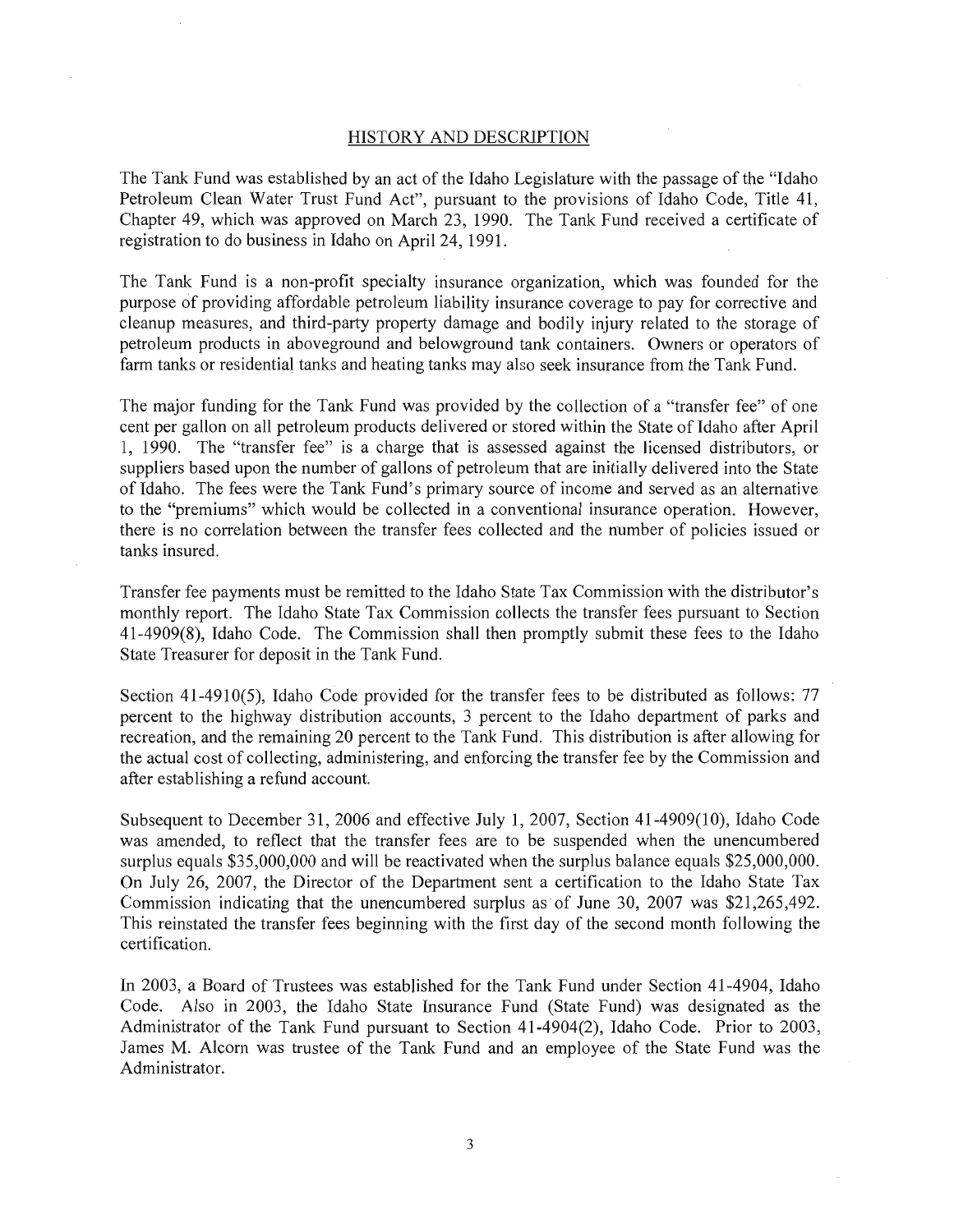The Tank Fund also collected application fees of \$5 or \$25 for each tank for which an application for coverage was made and annually thereafter as long as the tanks continued to meet the eligibility provisions of Section 41-4911A, Idaho Code. The amount of the application fee was determined by the type of tank and the funds collected were promptly remitted to the State Treasurer for deposit into the Tank Fund.

The Tank Fund is exempt from the Idaho Insurance Guaranty Association under Section 41- 3603(9), Idaho Code.

#### MANAGEMENT AND CONTROL

## Board of Trustees

At year-end 2011, the following persons were appointed to the Board of Trustees pursuant to Section 41-4904(1), Idaho Code:

| Name                      | Position                                                   |
|---------------------------|------------------------------------------------------------|
| Forde Johnson             | Chairman of the Board & Financial/Insurance Representative |
| Dennis DeRoche            | Representative of Marketer $\leq$ 5 million gallons        |
| Robert P. Nonini          | Member of State House of Representatives                   |
| Jack Barraclough          | Environmental Representative                               |
| Mark Grannis              | Representative of Marketer 5-10 million gallons            |
| John Jackson              | Representative of Marketer $> 10$ million gallons          |
| Melinda Sloviaczek-Smyser | Member of State Senate                                     |

Subsequent to the examination date, Melinda Sloviaczek-Smyser resigned effective June 18, 2012. Mr. Nonini was elected State Senator and thus became the member from the State Senate. Gayle Batt was appointed as his replacement as the member from the State House of Representatives. Mr. Barraclough passed away on July 24, 2012. Currently, one Trustee position is open.

#### Administrator

Pursuant to Section 41-4904(2), Idaho Code, the State Fund is designated as the Administrator of the Tank Fund unless replaced by its Board of Trustees. The Administrator, after entering a management and administrative contract with the Tank Fund and subject to the approval of the Board, shall have the power to do the following:

- (l) Establish underwriting procedures to issue contracts of insurance.
- (2) Establish claims procedures.
- (3) Receive and account for all moneys paid into the Tank Fund.
- (4) Accept and evaluate applications for insurance coverage.
- (5) Issue contracts of insurance.
- (6) Investigate and adjust claims made against the Tank Fund.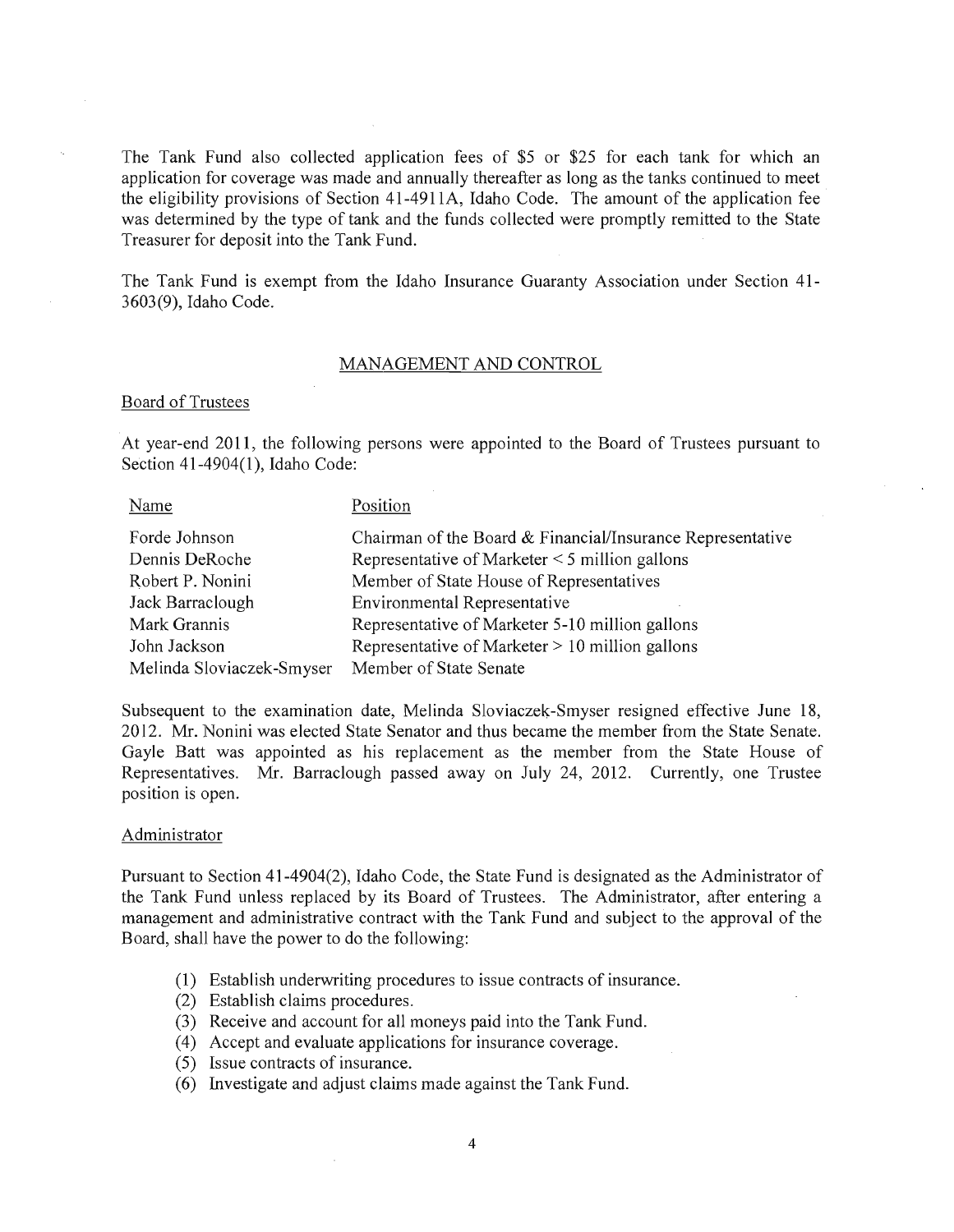- (7) Make agreements for corrective actions or compensation to third parties for bodily injury or property damage for which they may be legally entitled.
- (8) May sue in all courts of the state.

#### **Committees**

The Board of Trustees also serves as the Audit Committee. The Tank Fund does not have any other committees.

#### Conflict of Interest

The Tank Fund adopted a conflict of interest policy on January 22, 2008 that required the Trustees, the State Fund Manager and State Fund key employees to complete a Conflict of Interest Statement annually. The statements completed during the examination period and subsequent thereto appeared to appropriately disclose any possible conflicts of interest.

#### Contracts and Agreements

The Tank Fund had the following contract in force as of December 31, 2011 :

## Exclusive Management and Administrative Contract for the Idaho Petroleum Clean Water Trust Fund

As previously reported, the Tank Fund was created by the Idaho Legislature in 1990. Starting in 2003, the Tank Fund became subject to the direction and supervision of its Board of Trustees pursuant to Section 41-4904(3), Idaho Code. The administrator of the Tank Fund is the State Fund unless replaced by the Tank Fund's Board of Trustees with another person, in accordance with Section 41-4904(2), Idaho Code.

Pursuant to Section 41-4905(5), Idaho Code, the Tank Fund entered into an exclusive management and administrative contract with the State Fund. The original contract was executed and approved by the Idaho Department of Insurance on September 17, 1990 in accordance with Section 41-4929(1), Idaho Code.

As noted above, the Board of Trustees became responsible for direction and supervision of the Tank Fund in 2003. In this connection, a modified version of the agreement was submitted to the Idaho Department of Insurance on August 23, 2004. This contract was entered into by the State Fund, through its Manager, and the Tank Fund, through its Board of Trustees. The Idaho Department of Insurance approved this agreement on August 25, 2004.

The State Fund, as Administrator of the Tank Fund, provided the following management and administrative functions to the Tank Fund:

| Hiring Qualified Personnel                         | Accounting and Record Keeping | Underwriting   |
|----------------------------------------------------|-------------------------------|----------------|
| Claims Handling                                    | Auditing and Reporting        | Actuarial      |
| Computer and Data Processing                       | Computer Programming          | Legal Services |
| All Other Managerial and Administrative Functions. |                               |                |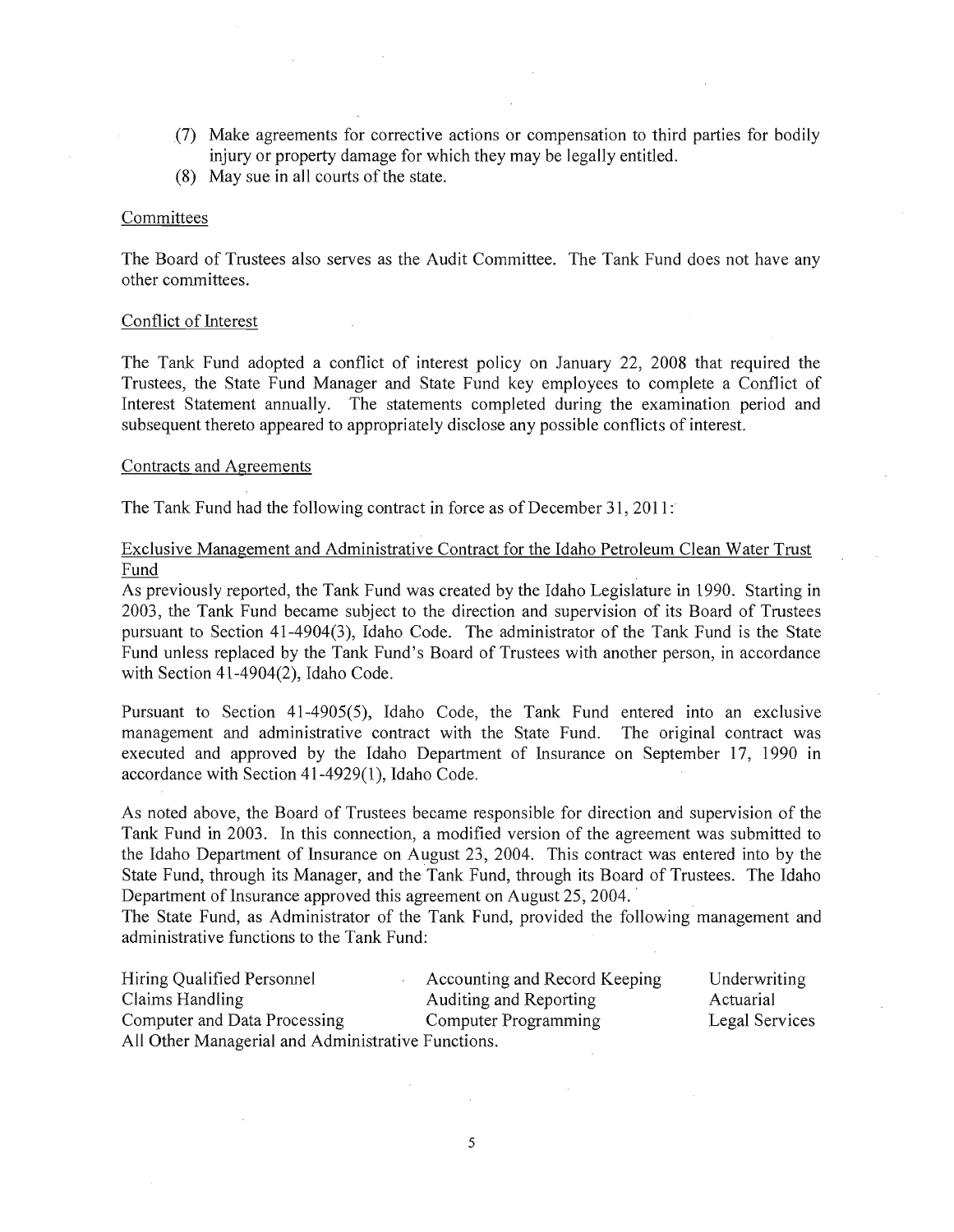The contract also provides a cost allocation/reimbursement that applies to various items, which are shared by the State Fund and the Tank Fund in their working arrangement, such as, equipment, office space, parking space, general office expenses, supplies, electronic data processing equipment and software.

Expenses for the management services paid to the State Fund during the examination period are set forth below:

|      | Expenses for        | Expenses for Rent |
|------|---------------------|-------------------|
| Year | Management Services | and Parking       |
| 2007 | \$346,878           | \$30,120          |
| 2008 | ٠<br>\$328,556      | \$30,120          |
| 2009 | \$307,223           | \$31,520          |
| 2010 | \$289,194           | \$30,920          |
| 2011 | \$269,621           | \$30,920          |

The terms of the contract and fees paid thereunder appeared to be fair and reasonable.

Pursuant to Section 41-4929(2), Idaho Code, the State Fund, as the Administrator of the Tank Fund, is required to furnish to the Director of Insurance a written summary of receipts and disbursements made under the terms of the agreement on an annual basis (within 90 days after the end of each calendar year). It should include emoluments received by principal management personnel of the State Fund involved in the affairs of the Tank Fund, and such other detailed information as the Director may require. Such information was included in the annual statements submitted to the Department of Insurance.

The contract may not be amended by either party without written consent of the Director of the Idaho Department of Insurance, except as may be required by duly enacted amendments to Idaho Code, Title 41, and Chapter 49.

The Tank Fund shall be administered without liability on the part of the State Fund or the State of Idaho beyond the amount of said trust fund pursuant to Section 41-4905(6), Idaho Code.

#### CORPORATE RECORDS

#### Plan of Operations and By-laws

The Tank Fund's records indicated that the Plan of Operations and By-laws were not amended during the period under examination.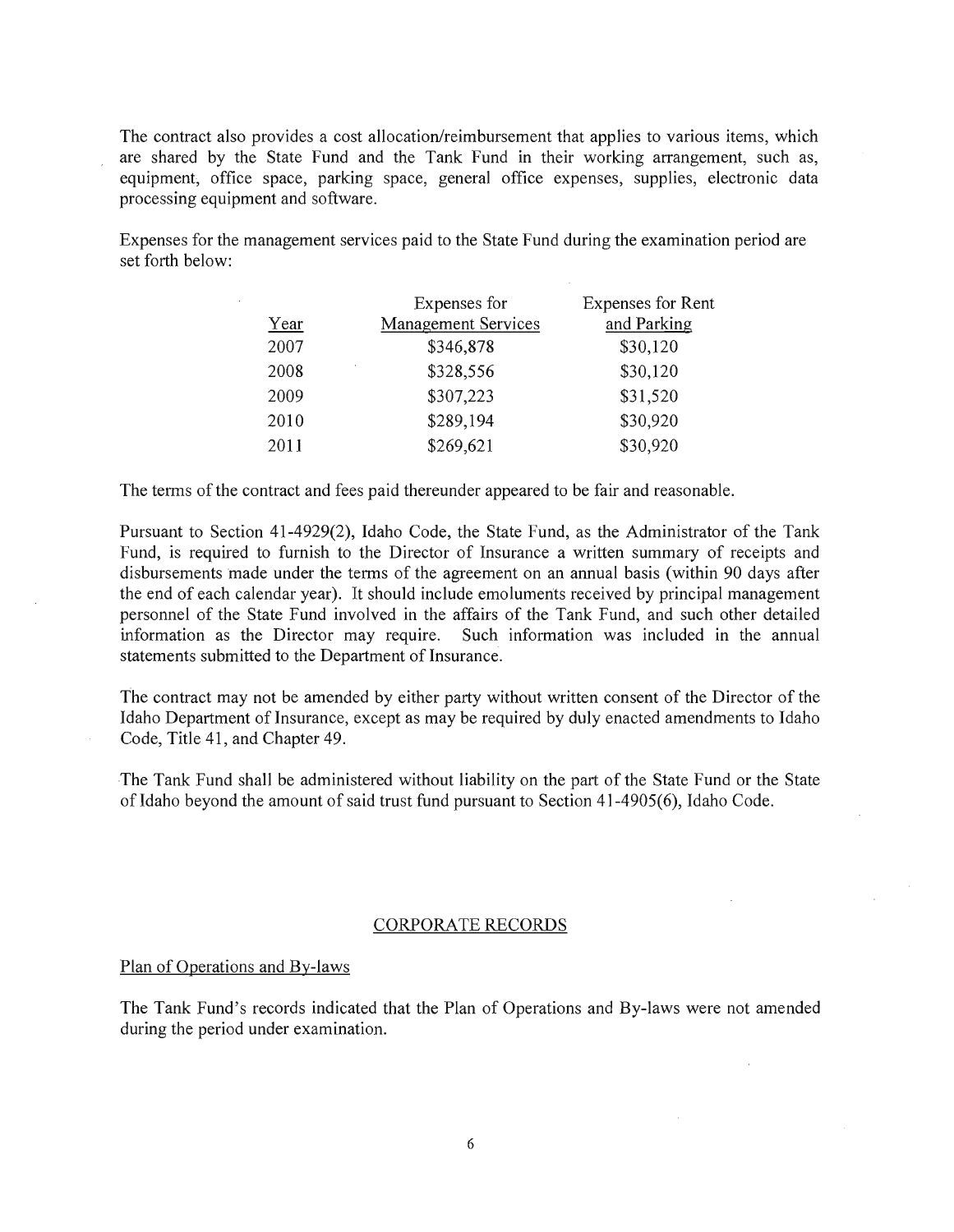## Minutes of Meetings

A review of the minutes of the meetings of the Board of Trustees for the period January 1,2007 through December 31, **2011** indicated that a quorum was present at all meetings held during the examination period.

The minutes of the January 22, 2008 Trustees' meeting indicated the Department of Insurance Report of Examination as of December 31, 2006 and management letter were reviewed.

## FIDELITY BOND AND OTHER INSURANCE

Insurance coverages for the protection of the Tank Fund were maintained during the period covered by the examination. The Idaho State Office of Insurance Mmanagement of the Department of Administration arranges for comprehensive blanket coverages for all agencies of the State of Idaho, including the Tank Fund. As previously reported, management and administrative services are provided to the Tank Fund by the State Fund through its employees. Coverages in effect as of December 31, **2011** that covered the State Fund and the Tank Fund included employee bond and crime; major property and fine arts; boiler and machinery; comprehensive liability; auto physical damage; inland marine, and notary bonds.

The protection of the financial institution bond met the suggested minimum limits recommended by the NAIC *Financial Condition Examiners Handbook.* 

The insurance companies providing coverage to the State Fund were licensed in the State of Idaho. The State of Idaho retained the risk on the comprehensive liability, auto physical damage, inland marine, and notary bonds coverages.

# PENSION, STOCK OWNERSHIP AND INSURANCE PLANS

As previously reported, the State Fund provided management and administrative functions to the Tank Fund. The employees performing the operations of the Tank Fund were employees of the State Fund, as provided by Sections 41-4904 and 41-4929, Idaho Code. The Tank Fund, therefore, had no employees and provided no employee benefits.

## TERRITORY AND PLAN OF OPERATION

A Certificate of Registration was issued by the Idaho Department of Insurance enabling the Tank Fund to transact business in Idaho. The Tank Fund is authorized by Idaho Code to write business only in the State of Idaho. The Tank Fund's basic purpose is to provide affordable liability and cleanup insurance to qualified petroleum storage tank owners/operators in the State of Idaho in order for them to meet the financial responsibility requirements of the Environmental Protection Agency (EPA). The Tank Fund was certified by the EPA as meeting the financial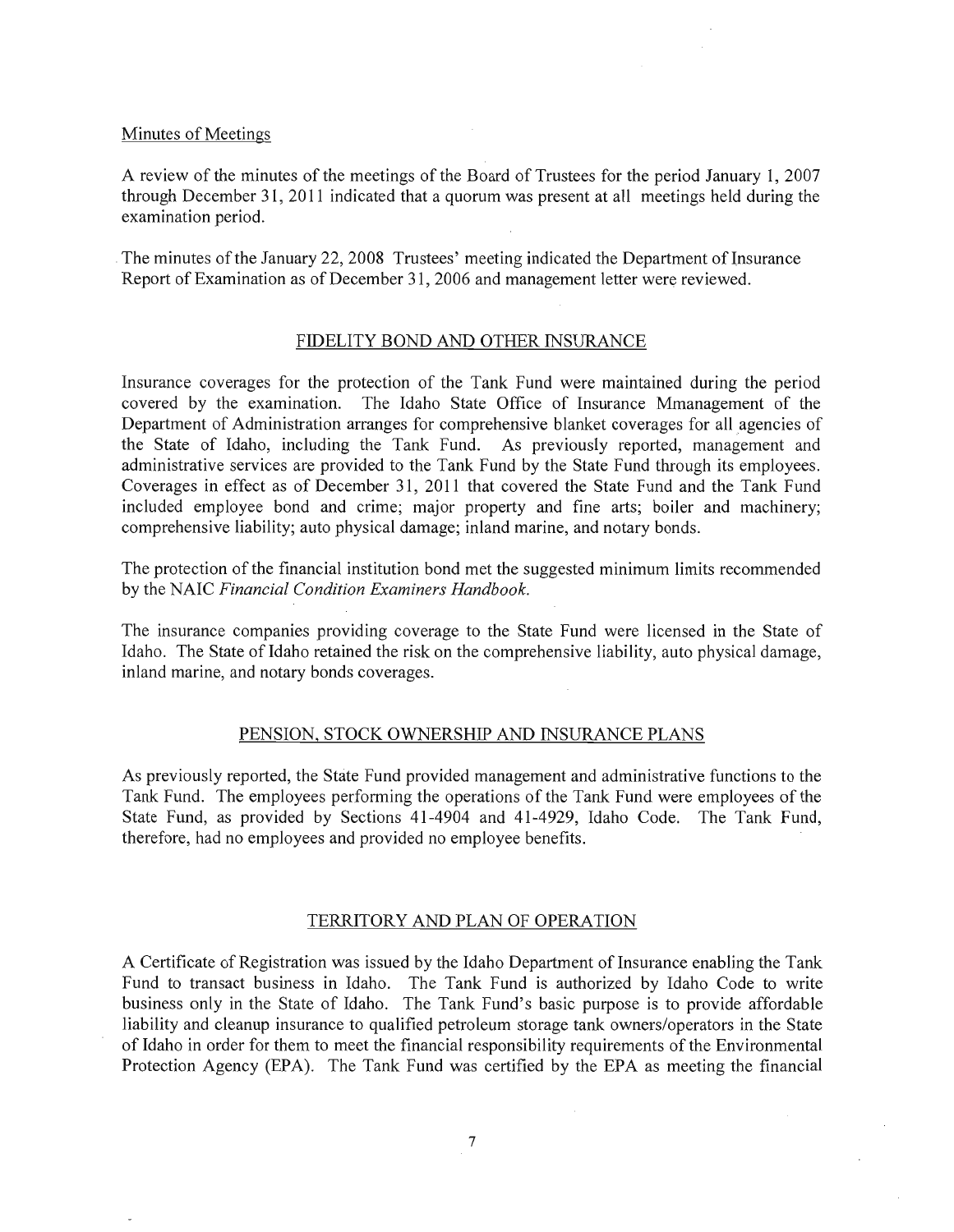responsibility requirement standards. The Tank Fund does not have any agents or utilize an agency force.

The operation of the Tank Fund is dependent on the funding provided by the transfer fees, application/renewal fees, and interest income on the Tank Fund's investments. On March 24, 1997, an amendment to Section 41-4909, Idaho Code, provided for the retention of transfer fees and the Tank Fund would be allocated 20 percent of future transfer fee collections on a monthly basis.

As noted in the *HISTORY AND DESCRIPTION* section of this report, on July 26, 2007, the Director of the Department of Insurance sent a certification to the Idaho State Tax Commission indicating that the Tank Fund's unencumbered surplus as of June 30, 2007 was \$21,265,492. This level of surplus triggered the reinstatement of transfer fees flowing to the Tank Fund, as set forth under Section 41-4909(10), Idaho Code, effective July 1, 2007.

## STATUTORY AND SPECIAL DEPOSITS

As of December 31, 2011, the examination confirmed with the Idaho Department of Insurance that the Tank Fund had made provision for the following deposits to be held in trust for the protection of all its policyholders and/or creditors through said office of the Director of Insurance, State of Idaho, in compliance with Sections 41-316A, 41-803,41-804, and 41-4930, Idaho Code.

| Description                              | Par         | Market      | Statement                 |
|------------------------------------------|-------------|-------------|---------------------------|
|                                          | Value       | Value       | Value                     |
| U.S. Treasury Bond, 7.25%, Due 5/15/2016 | \$1,000,000 | \$1,282,422 | $$1,282,422$ $$1,080,854$ |
| Total:                                   | \$1,000,000 |             | \$1,080,854               |

## The rest of this page is intentionally blank.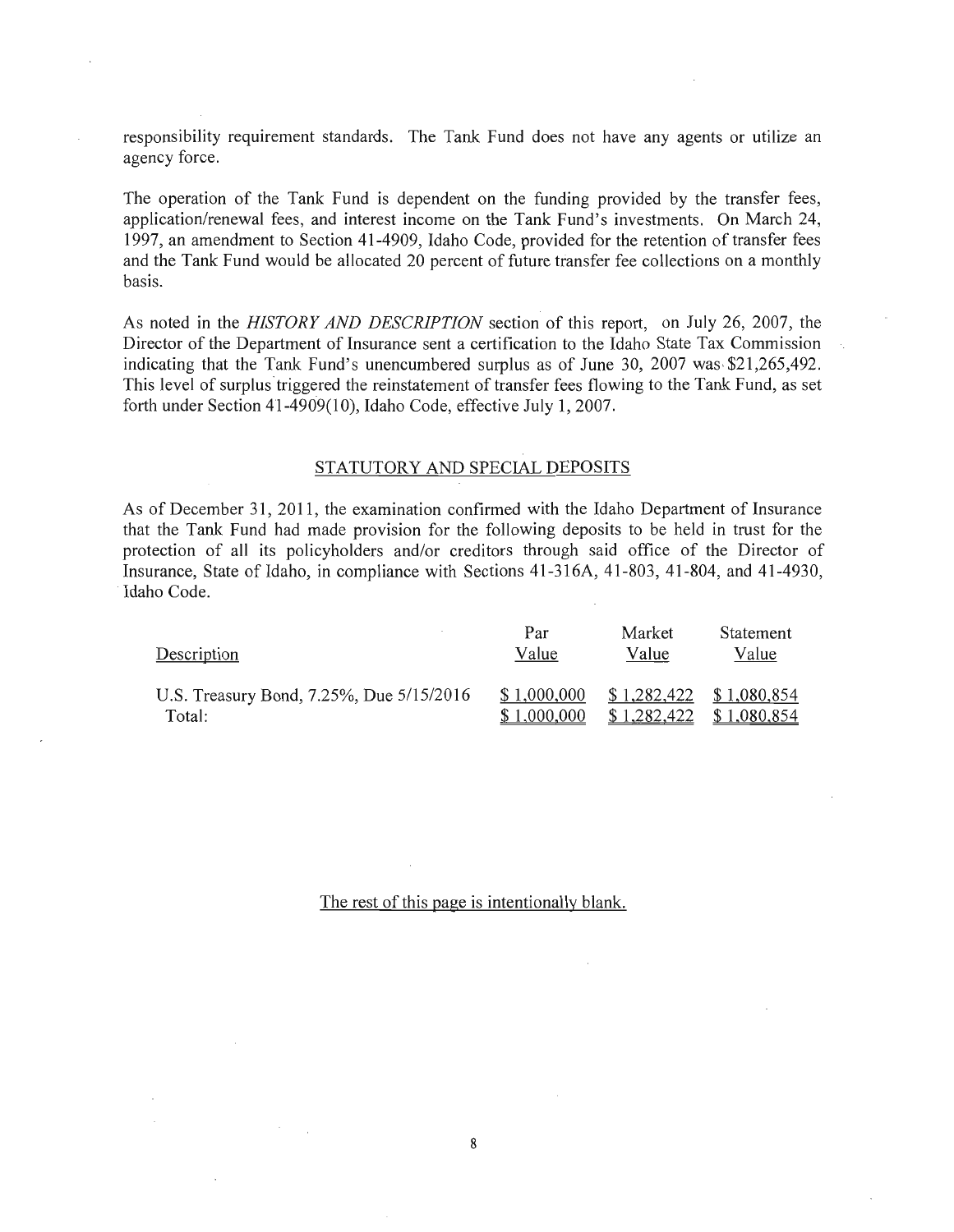## GROWTH OF THE TANK FUND

|         |              |             |               | っ                    |              |               |
|---------|--------------|-------------|---------------|----------------------|--------------|---------------|
|         |              |             |               | <b>Surplus</b>       | $1 - 2$      |               |
|         | Admitted     |             |               | Encumbrances         | Unencumbered | Net           |
| Year    | Assets       | Liabilities | Total Surplus | (restricted surplus) | Surplus      | Income(Loss)  |
| 2007    | \$32,299,903 | \$8,096,747 | \$24,203,156  | \$2,814,178          | \$21,388,978 | \$(1,096,367) |
| 2008    | 32,388,365   | 7,524,922   | 24,863,443    | 2,579,669            | 22, 283, 774 | 671,285       |
| 2009    | 32,825,799   | 6,877,194   | 25,948,605    | 2,365,419            | 23,583,186   | 1,086,362     |
| 2010    | 33,116,762   | 6,114,108   | 27,002,654    | 2,248,166            | 24,754,488   | 1,055,249     |
| $2011*$ | 33,806,381   | 5,811,156   | 27,995,225    | 2,020,037            | 25,975,188   | 979,171       |

The Tank Fund's growth for the years indicated, as taken from the prior Annual Statements, is shown in the following schedule:

\* As determined by Examination.

During 2007 the transfer fee was initiated pursuant to Section 41-4909(10), Idaho Code. As a result, total surplus, unencumbered surplus and net income increased during the period under examination. The decreases in liabilities were attributable mostly to favorable loss experience resulting in fewer claims.

## LOSS EXPERIENCE

The ratios of losses and underwriting expenses incurred to transfer and registration fees collected shown in the following schedule were derived from amounts reported in the Tank Fund's Annual Statements:

|         |                | Losses and Loss |              |                |
|---------|----------------|-----------------|--------------|----------------|
|         | Transfer and   | Adjustment      | Underwriting | Ratio of       |
|         | Application    | Expenses        | Expenses     | Expenses to    |
| Year    | Fees Collected | Incurred        | Incurred     | Fees Collected |
| 2007    | 876,915<br>S.  | \$2,030,281     | \$1,126,379  | 359.97%        |
| 2008    | 2,199,124      | 573,479         | 1,177,048    | 79.60%         |
| 2009    | 2,163,766      | 752,107         | 1,284,345    | 94.12%         |
| 2010    | 2,210,698      | 1,165,448       | 1,130,382    | 103.85%        |
| $2011*$ | 2,157,306      | 985,199         | 1,133,289    | 98.20%         |

\* As determined by Examination.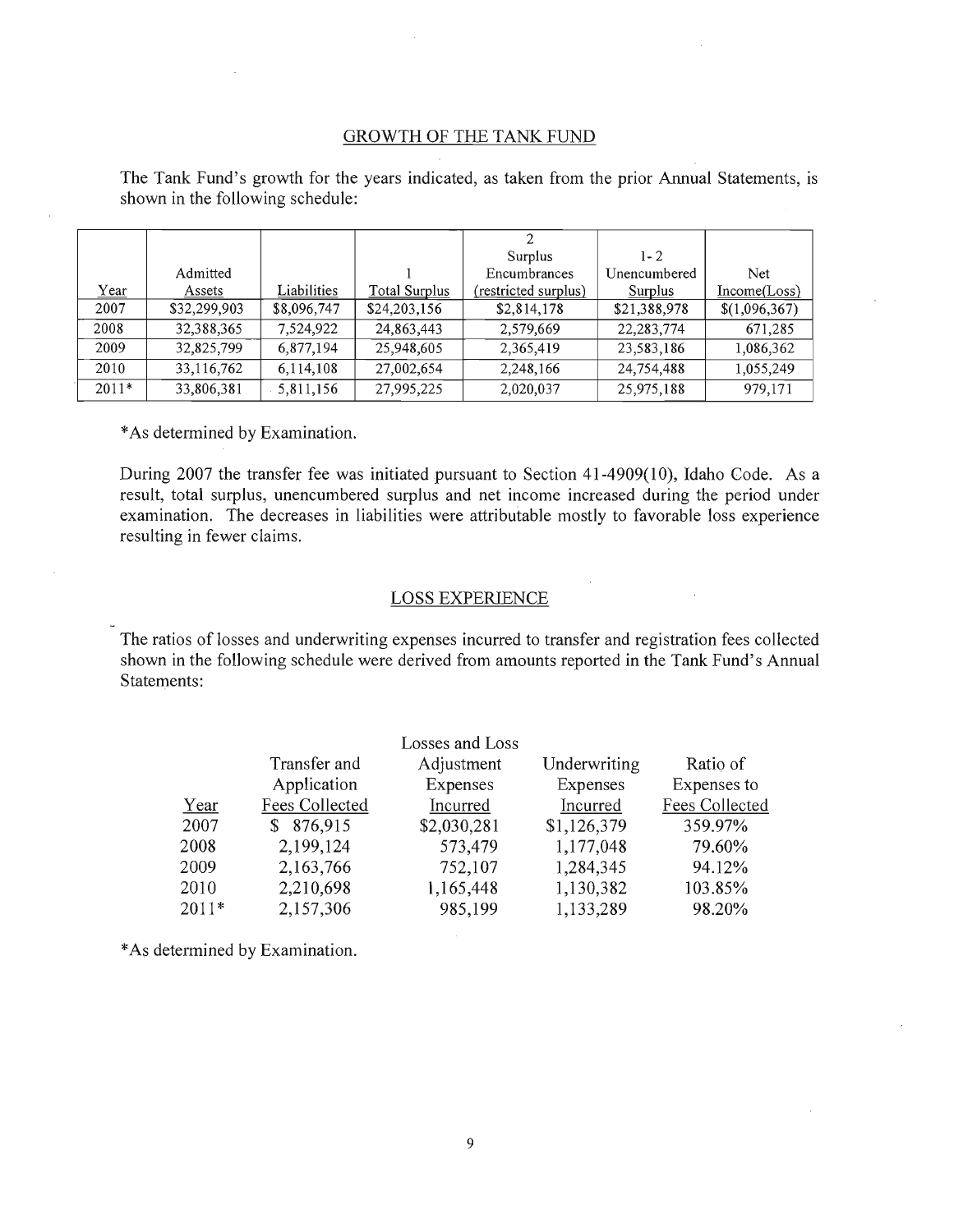#### **REINSURANCE**

The Tank Fund is authorized to reinsure any insurance risk, or any part thereof, pursuant to Section 41-4919, Idaho Code. However, the Tank Fund did not have any reinsurance agreements in effect as of December 31, 2011; and therefore did not assume or cede any business.

## INSURANCE PRODUCTS AND RELATED PRACTICES

A separate, limited scope market conduct examination as of December 31, 2011 was conducted concurrently with the financial examination by the Idaho Department of Insurance.

#### ACCOUNTS AND RECORDS

#### General Accounting

All of the Tank Fund's accounting and financial reporting was provided by the State Fund, pursuant to the Exclusive Management and Administrative Contract. The Tank Fund did not have any employees and the State Fund provided all personnel, equipment and supplies necessary for its operations. The cost of providing these services was allocated to the Tank Fund, with the Tank Fund reimbursing the State Fund for its portion of the expense. For a discussion of the systems in use by the State Fund, refer to the *ACCOUNTS AND RECORDS, General Accounting* section of the State Fund's Report of Examination as of December 31, 2011.

The State of Idaho's STARS system was used for the payment of benefits and any direct expenses. The Tank Fund used the POSI System to manage its claim payments and policy management.

#### Independent Accountants

The annual independent audits of the Tank Fund for the years under examination were performed by Deloitte & Touche LLP, Boise, Idaho. For all years under examination, Deloitte & Touche LLP issued unqualified audit opinions.

The financial statements in each report were on a statutory basis. There was some reliance on the 2011 audit reports and workpapers in this examination of the Tank Fund.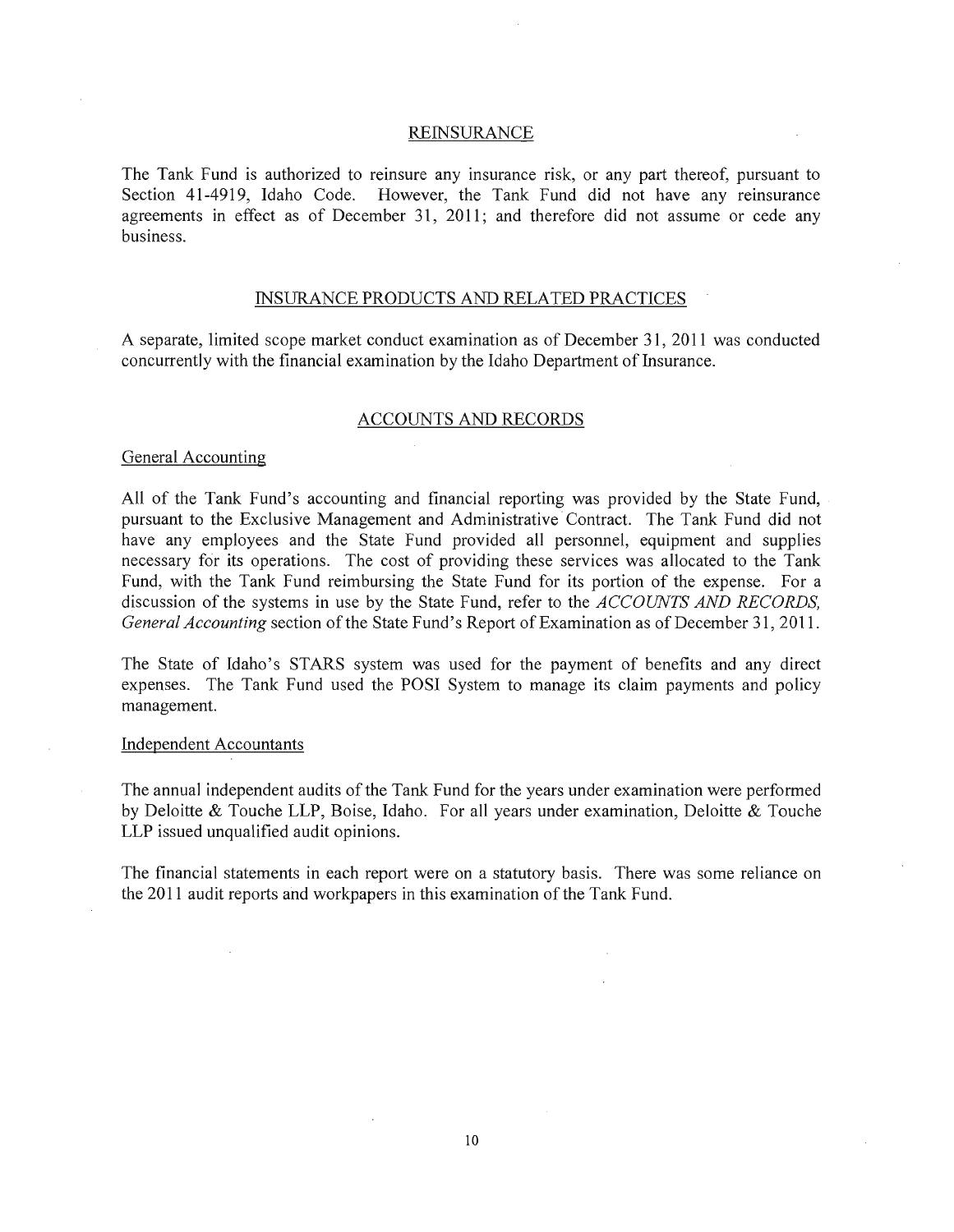#### Actuarial Opinion

David R. Kennerud, FCAS, MAAA, the Tank Fund's Appointed Actuary, issued a statement of actuarial opinion, regarding the unpaid losses and loss adjustment expenses reported by the Tank Fund in its 2011 annual statement. The opinion stated that Mr. Kennerud is associated with the firm of Milliman, Inc., Seattle Washington, and is a member of the American Academy of Actuaries and a Fellow of the Casualty Actuarial Society.

The Appointed Actuary's analysis underlying the opinion included the use of such actuarial assumptions and methods and such tests of calculations as considered necessary. The opinion stated that the reserve amounts:

- (1) Meet the requirements of the insurance laws of the State of Idaho,
- (2) Are consistent with reserves computed in accordance with Standards of Practice issued by the Actuarial Standards Board (including the Casualty Actuarial Society's Statement of Principles Regarding Property and Casualty Loss and Loss Adjustment Expense Reserves), and
- (3) Make a reasonable provision for all unpaid loss and loss adjustment expense obligations of the Tank Fund under the terms of its contracts and agreements.

The actuarial items reported in the 2011 Annual Statement, on which the Appointed Actuary's opinion was rendered, are as follows:

| <b>Loss Reserves</b>                                                     |    |             |
|--------------------------------------------------------------------------|----|-------------|
| Reserves for Unpaid Losses (Page 3, Line 1, Column 1)                    |    | \$4,021,636 |
| Reserve for Unpaid Loss Adjustment Expenses (Page 3, Line 3, Column 1)   |    | \$1,691,278 |
| Reserve for Unpaid Losses – Direct and Assumed                           |    |             |
| (Schedule P, Part 1, Total from Columns 13 and 15, Line 12)              |    | \$4,022,000 |
| Reserve for Unpaid Loss Adjustment Expenses - Direct and Assumed         |    |             |
| (Schedule P, Part 1, Totals from Columns 17, 19, and 21, Line 12)        |    | \$1,693,000 |
| Retroactive Reinsurance Reserve Assumed                                  |    |             |
| (Page 3, Write-in Item)                                                  | S. | $\theta$    |
| Other Loss Reserve items on which the Appointed Actuary is expressing an |    |             |
| Opinion.                                                                 | Я  |             |
|                                                                          |    |             |
|                                                                          |    |             |

Premium Reserves

Reserve for Direct and Assumed Unearned Premiums for Long Duration **Contracts**  $\upbeta$  0

The Tank Fund's opining actuary was appointed pursuant to NAIC *Annual Statement Instructions Property and Casualty.* 

See the subsequent *NOTES TO THE FINANCIAL STATEMENTS* section of this report for further information concerning losses and loss adjustment expenses, and the Department's actuarial consultant's review of the loss reserves.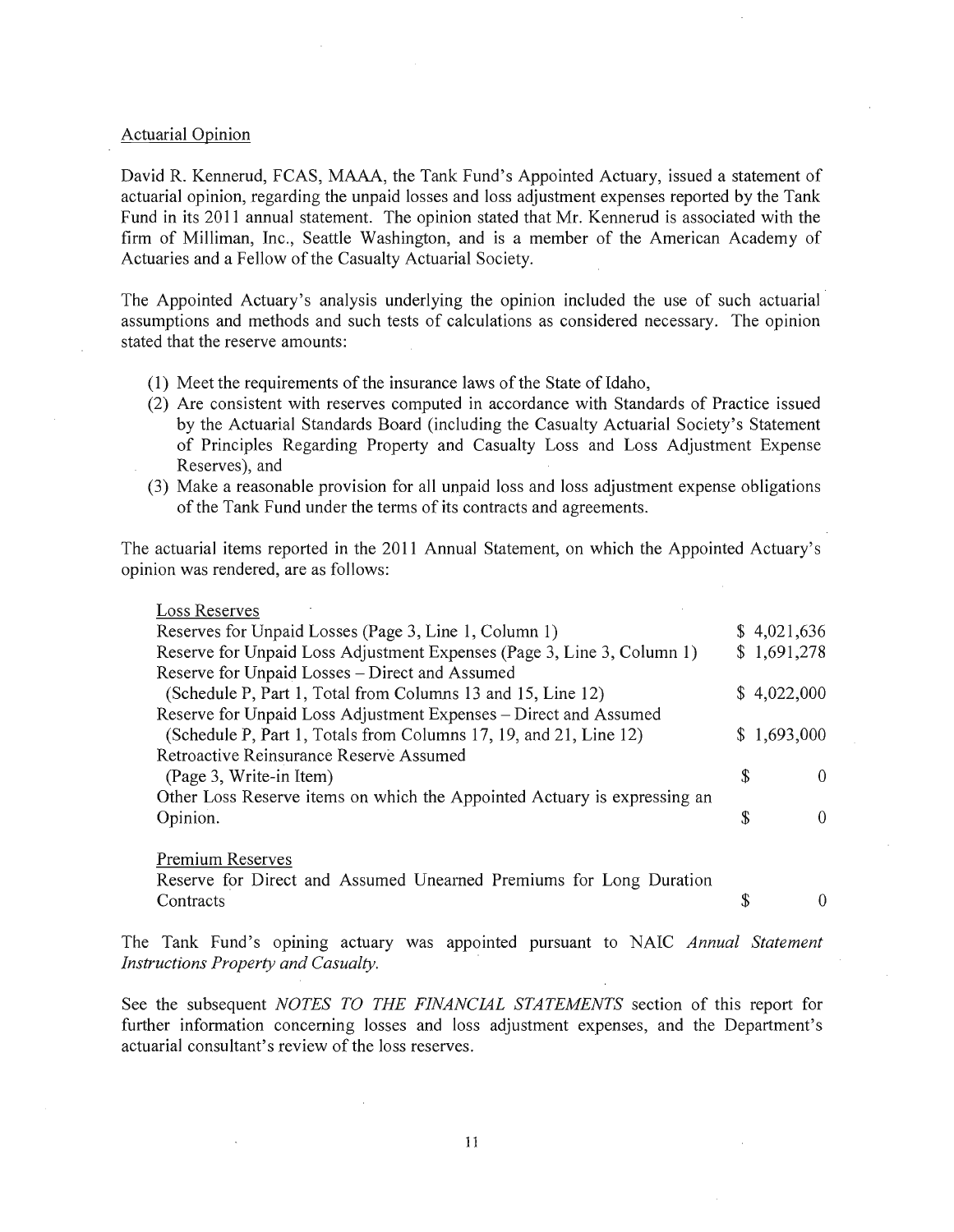#### INFORMATION SYSTEMS REVIEW

The State Fund's information systems were reviewed by Information System Specialist, Jenny L. Jeffers, CISA, AES, of Jennan Enterprises, LLC, on behalf of the Idaho Department. The procedures were performed in accordance with the guidelines and procedures set forth in the "Exhibit C, Evaluation of Controls in Information Technology (IT)" contained in the NAIC *Financial Condition Examiners Handbook.* In summary, the areas reviewed by the Information System Specialist included the following:

- Use of Information Technology.
- Information Technology Governance.
- Information Technology Infrastructure.
- Information Technology Audits, Reviews and Risk Assessments.
- Information Technology Security.
- System Development/Change Management.
- Business Continuity.
- Financially Significant Systems.

The results of the IT systems review were discussed with management. There were no recommendations made.

#### FINANCIAL STATEMENTS

The financial section of this report contains the following statements:

Balance Sheet as of December 31, 2011.

Statement of Income, for the Year Ending December 31, 2011.

Capital and Surplus Account, for the Year Ending December 31, 2011.

Reconciliation of Capital and Surplus Account, December 31, 2006, through December 31, 2011.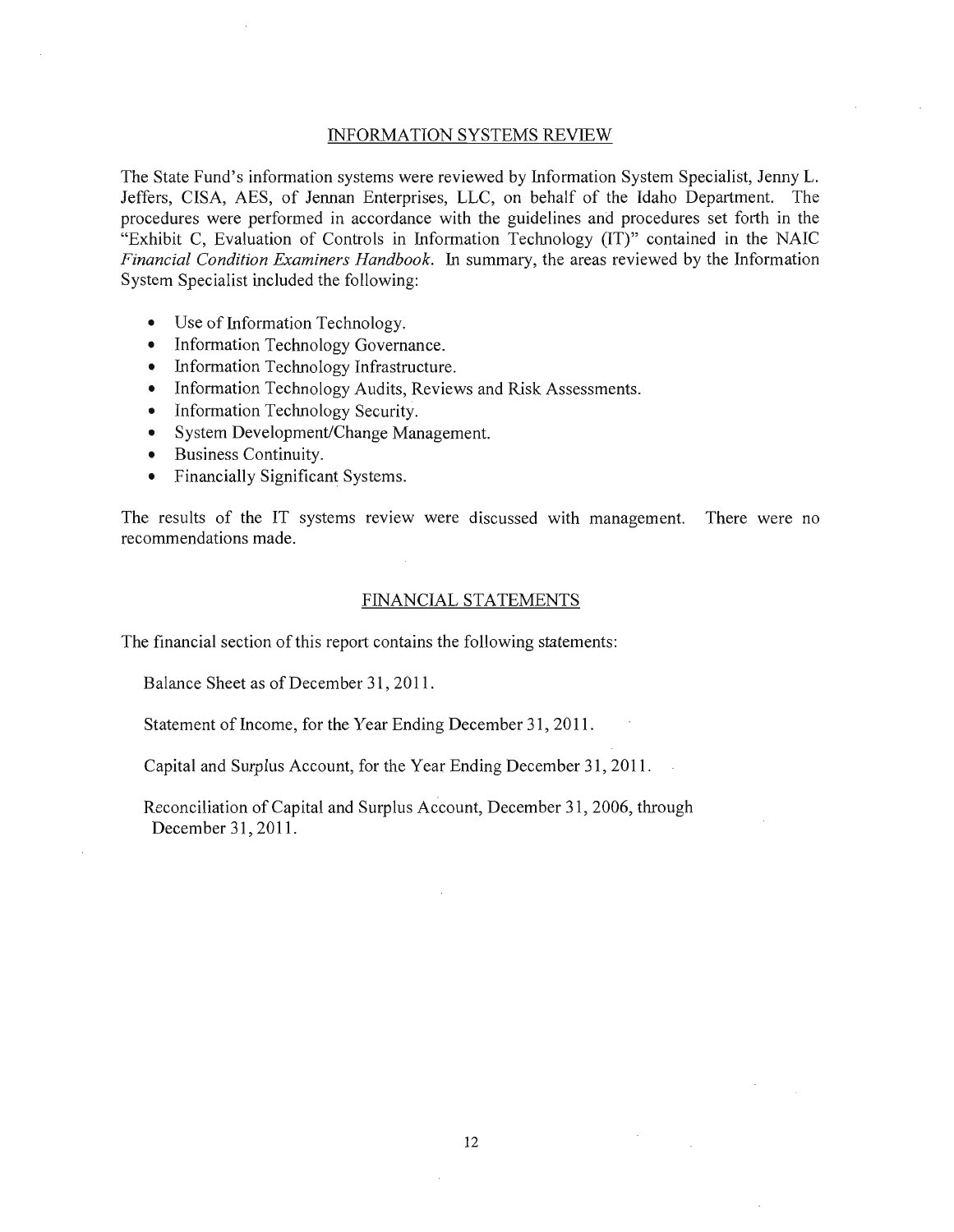# Balance Sheet

 $\label{eq:2.1} \frac{1}{2} \sum_{i=1}^n \frac{1}{2} \sum_{j=1}^n \frac{1}{2} \sum_{j=1}^n \frac{1}{2} \sum_{j=1}^n \frac{1}{2} \sum_{j=1}^n \frac{1}{2} \sum_{j=1}^n \frac{1}{2} \sum_{j=1}^n \frac{1}{2} \sum_{j=1}^n \frac{1}{2} \sum_{j=1}^n \frac{1}{2} \sum_{j=1}^n \frac{1}{2} \sum_{j=1}^n \frac{1}{2} \sum_{j=1}^n \frac{1}{2} \sum_{j=1}^n \frac{$ 

 $\sim$   $\sim$  $\mathcal{L}$ 

 $\bar{z}$ 

 $\mathcal{A}^{\mathcal{A}}$ 

# As of December 31 , **2011**

# ASSETS

|                                                     | Ledger       | Not<br>Admitted |   | Net<br>Admitted |
|-----------------------------------------------------|--------------|-----------------|---|-----------------|
| <b>Bonds</b>                                        | \$32,318,200 | S               | 0 | \$32,318,200    |
| Cash, cash equivalents and short-term investments   | 893,005      |                 | 0 | 893,005         |
| Investment income due and accrued                   | 224,745      |                 | 0 | 224,745         |
| Aggregate write-ins for other than invested assets: |              |                 |   |                 |
| Transfer Fees Receivable                            | 350,853      |                 | 0 | 350,853         |
| Due From State Insurance Fund                       | 19,578       |                 |   | 19,578          |
| <b>Total Assets</b>                                 | \$33,806,381 |                 |   | \$33,806,381    |

 $\sim$ 

 $\hat{\mathcal{A}}$ 

 $\sim$ 

# LIABILITIES, SURPLUS AND OTHER FUNDS

| Losses (Note 1)<br>Loss adjustment expenses (Note 1)<br>Other expenses<br><b>Total Liabilities</b>                                                                                                                                                                                                                                     |                                 | \$4,021,636<br>1,691,278<br>98,242<br>\$5,811,156       |
|----------------------------------------------------------------------------------------------------------------------------------------------------------------------------------------------------------------------------------------------------------------------------------------------------------------------------------------|---------------------------------|---------------------------------------------------------|
| Aggregate write-ins for surplus encumbrances:<br>EBNI - Level II Site Assessments (Note 2)<br>EBNI Losses and LAE (Note 3)<br>Anticipated Losses - Not Yet Incurred on Insured Tanks (Note 4)<br><b>Total Surplus Encumbrances</b><br>Unencumbered Surplus (Unassigned Funds)<br><b>Total Surplus</b><br>Total Liabilities and Surplus | 465,301<br>384,513<br>1,170,223 | \$2,020,037<br>25,975,188<br>27,995,225<br>\$33,806,381 |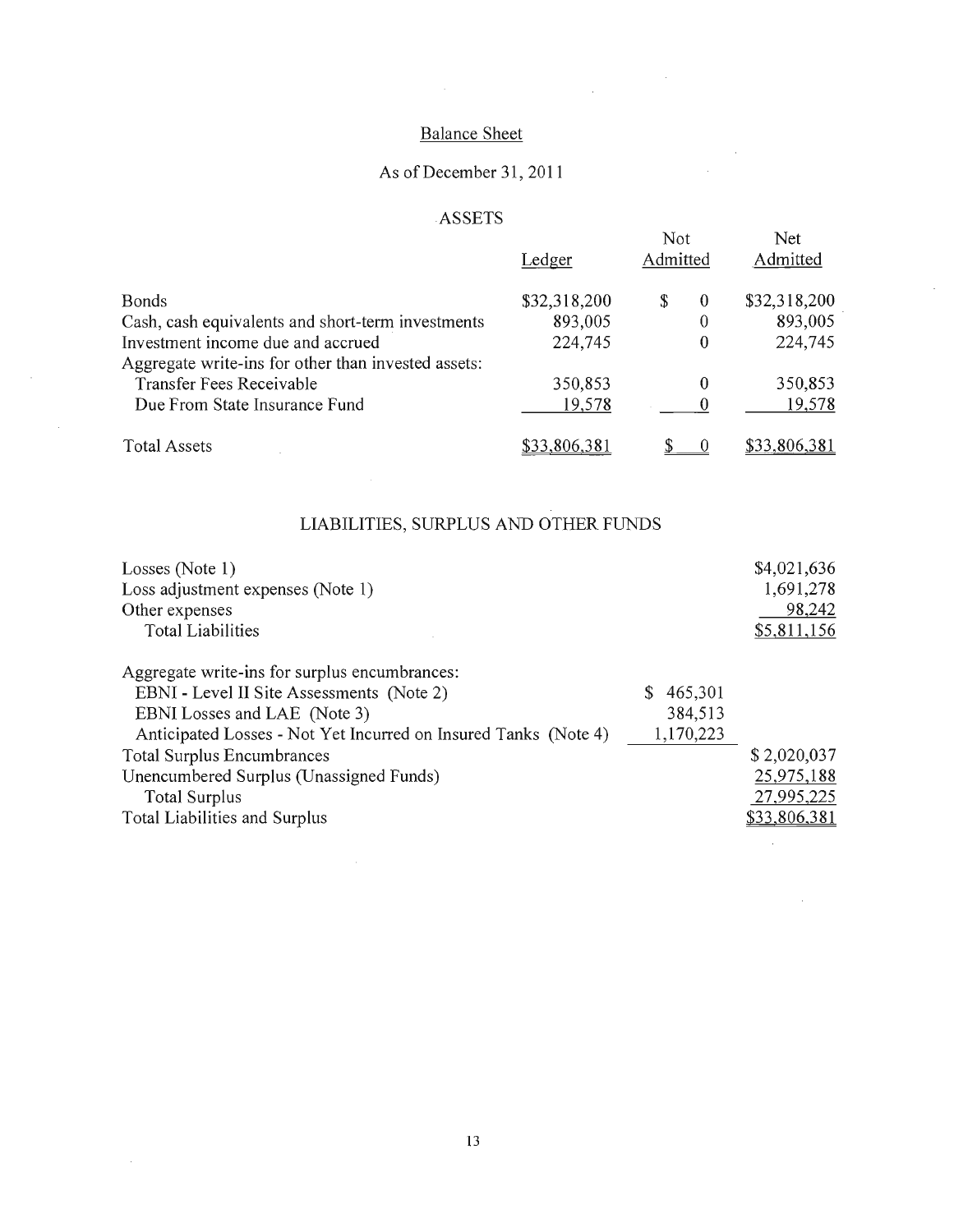# STATEMENT OF INCOME For The Year Ending December 31, 2011

 $\mathcal{L}^{\text{max}}_{\text{max}}$  and  $\mathcal{L}^{\text{max}}_{\text{max}}$ 

|                                               | Per Examination and |
|-----------------------------------------------|---------------------|
|                                               | Per Tank Fund       |
| Premiums earned                               |                     |
| Losses incurred                               | \$<br>774,413       |
| Loss adjustment expenses incurred             | 210,786             |
| Other underwriting expenses incurred          | 1,133,289           |
| Total underwriting deductions                 | \$2,118,488         |
| Net underwriting loss                         | \$(2,118,488)       |
| Net investment income earned                  | \$<br>608,262       |
| Net realized capital gains                    | 331,591             |
| Net investment gain                           | 939,853<br>S.       |
| Aggregate write-ins for miscellaneous income: |                     |
| <b>Application Fees</b>                       | \$<br>101,155       |
| <b>Transfer Fee</b>                           | 2,056,151           |
| Deductible Interest                           | 500                 |
| Total Other Income                            | \$2,157,806         |
| Net Income                                    | 979,171             |

# CAPITAL AND SURPLUS ACCOUNT

 $\mathcal{L}_{\mathcal{A}}$ 

# For the Year Ending December 31, 2011

|                                                                                                           | Per<br>Company                     | Examination<br><b>Changes</b> | Per<br>Examination                |
|-----------------------------------------------------------------------------------------------------------|------------------------------------|-------------------------------|-----------------------------------|
| Surplus, December 31, 2010                                                                                | \$27,002,654                       | \$.<br>$\theta$               | \$27,002,654                      |
| <b>GAINS AND (LOSSES) IN SURPLUS</b>                                                                      |                                    |                               |                                   |
| Net income<br>Change in non-admitted assets<br>Change in surplus as regards policyholders for<br>the year | 979,171<br>\$<br>13,400<br>992,571 | $\theta$<br>-S<br>\$          | 979,171<br>S<br>13,400<br>992,571 |
| Surplus, December 31, 2011                                                                                | \$27,995,225                       |                               | \$27,995,225                      |

÷.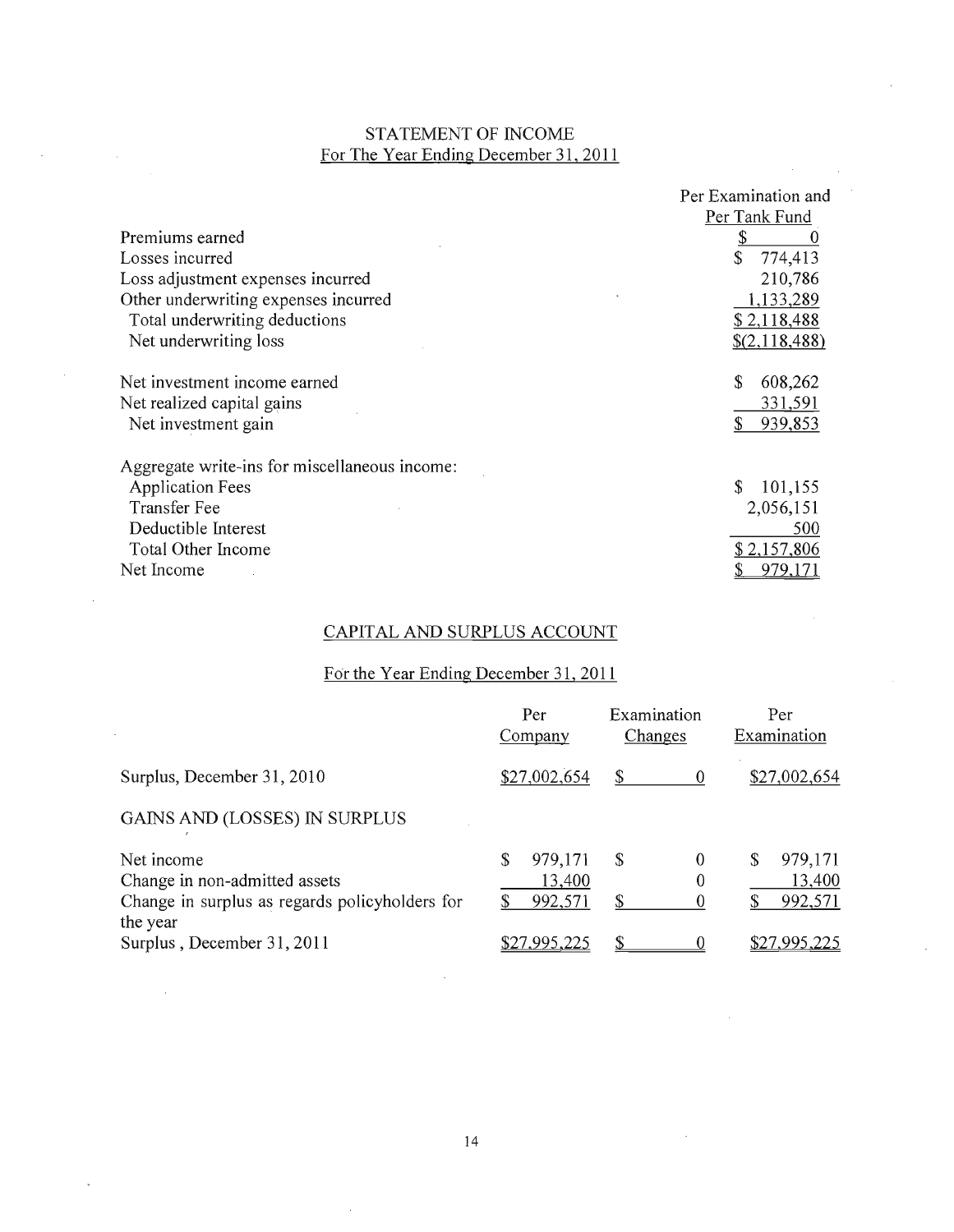# RECONCILIA TION OF CAPITAL AND SURPLUS ACCOUNT

# December 31, 2006 through December 31, **2011**

|                                                                                                           | 2007                                    | 2008                           | 2009                                  | 2010                                  | 2011                              |
|-----------------------------------------------------------------------------------------------------------|-----------------------------------------|--------------------------------|---------------------------------------|---------------------------------------|-----------------------------------|
| Capital and surplus,<br>December 31, previous year                                                        | *\$25,295,692                           | \$24,203,156                   | \$24,863,443                          | \$25,948,605                          | \$27,002,654                      |
| Net income<br>Change in non-admitted assets<br>Change in surplus as regards policyholders<br>for the year | \$(1,096,367)<br>3,833<br>\$(1,092,534) | 671,285<br>(11,000)<br>660,285 | \$1,086,362<br>(1,200)<br>\$1,085,162 | \$1,055,249<br>(1,200)<br>\$1,054,049 | 979,171<br>S<br>13,400<br>992,571 |
| Rounding<br>Surplus as regards policyholders, December 31                                                 | (2)<br>\$24,203,156                     | \$24,863,443                   | \$25,948,605                          | \$27,002,654                          | *\$27,995,225                     |

 $\mathcal{L}$ 

\* Determined by examination

 $\sim$ 

 $\sim$ 

 $\sim$ 

 $\bar{z}$ 

 $\mathcal{A}^{\mathcal{A}}$ 

 $\bar{z}$ 

The rest of this page is intentionally blank.

 $\bar{z}$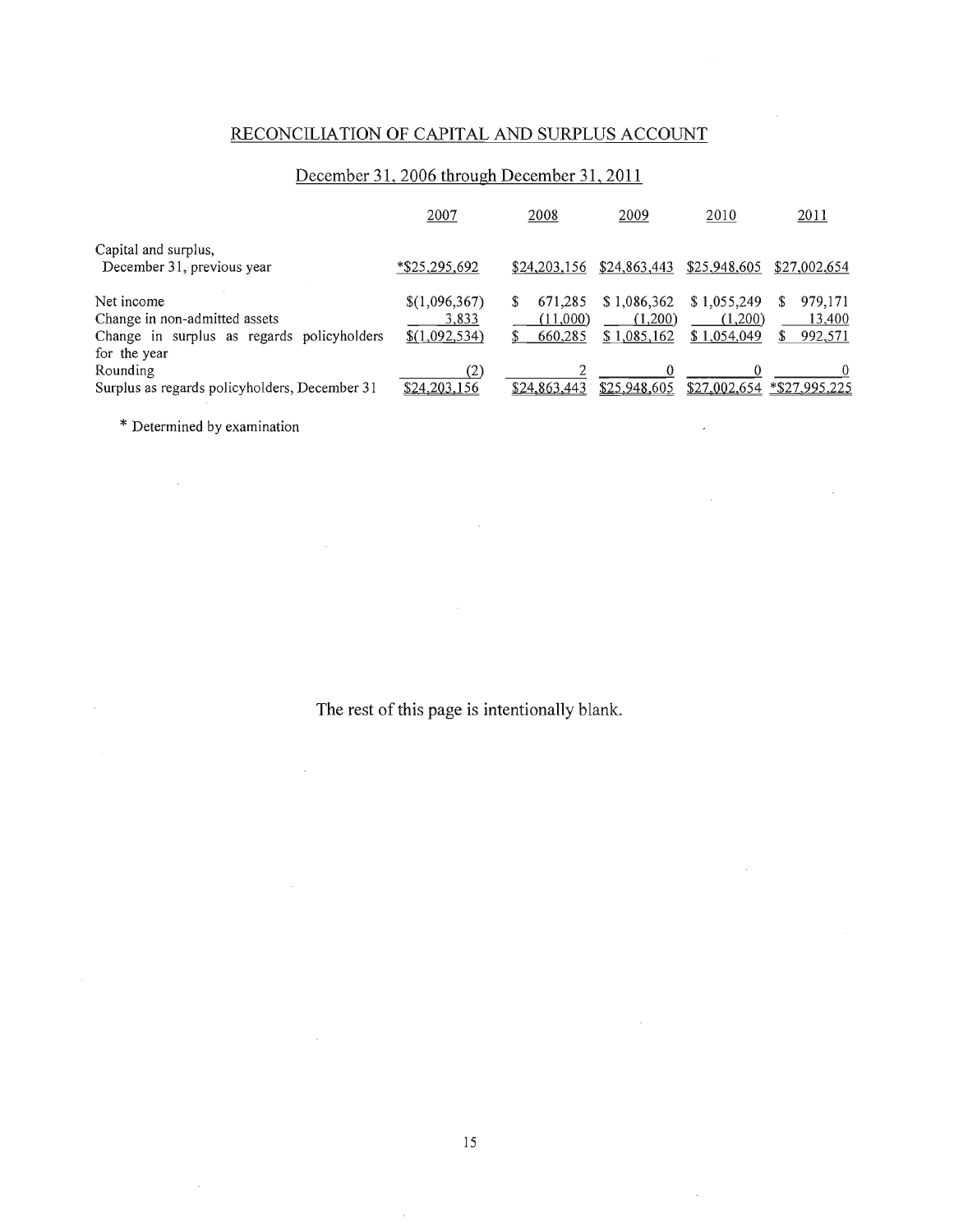## 16

# NOTES TO THE FINANCIAL STATEMENTS

# Note (1) Losses Loss adjustment expenses

Lewis & Ellis, Inc. was retained by the Department to perform the actuarial portion of the examination. The scope of Lewis & Ellis' duties included a review of the Tank Fund's actuarial report supporting the 2011 Statement of Actuarial Opinion.

Based on its review, Lewis  $\&$  Ellis concluded that the loss, loss adjustment expense and EBNI reserve computations (see Notes 2, 3 and 4 below) were performed correctly and the selected estimates were reasonable. Lewis  $&$  Ellis also reviewed the assumptions and methodology used by the Appointed Actuary and found them to be appropriate.

## Note (2) EBNI - Level II Site Assessments  $$465,301$

This special surplus fund represented a reserve or provision for site assessments to be made after December 31, 2011 to insure the new applications of currently eligible but not insured (EBNI) petroleum storage tanks as estimated based on data from the Department of Environmental Quality. The projected site assessment costs are based upon a selected average charge per site, additional leak detection system inspection costs, extended underwriting investigation, and the total number of new sites possible for registered tanks not already insured or approved for insurance as of the examination date.

# Note (3) EBNI Losses and LAE \$384,513

This special surplus fund represented a reserve or provision for future loss and loss adjustment expenses for petroleum storage tanks that existed as of December 31, 2011 and were eligible for insurance, but were not yet insured.

## Note (4) Anticipated Losses - Not Yet Incurred on Insured Tanks \$1,170,223

This special surplus fund represented a reserve or provision for the Tank Fund to provide for insurance of its existing insureds for the remainder of their unexpired policies. This provision is similar to the unearned premium reserve in the usual property and casualty insurance company. This provision allows the Tank Fund to fulfill its obligations to its current policyholders for the remainder of the policy year.

All of the above special surplus fund reserve amounts/encumbrances were established by Milliman, Inc. (the Tank Fund's actuary). A history of the encumbrance amounts covering the examination period may be found under the GROWTH OF THE TANK FUND section of this report. The special surplus provisions were reported in the Tank Fund's financial statements in accordance with the Idaho Department of Insurance's direction and appear reasonable.

\$4,021,636 1,691,278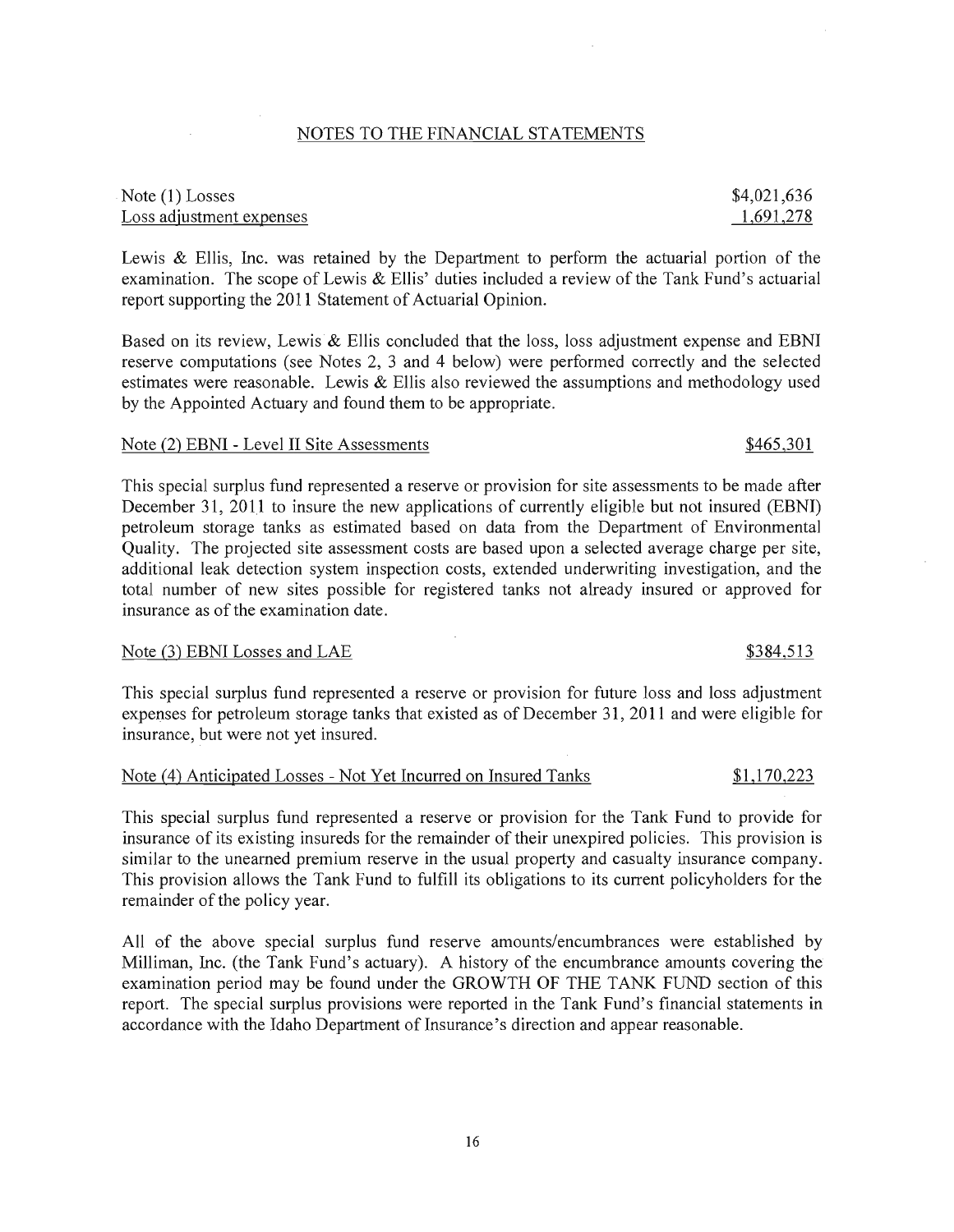## SUMMARY, COMMENTS AND RECOMMENDATIONS

#### Summary

The results of this examination disclosed that as of December 31, 2011, the Tank Fund had admitted assets of \$33,806,381, liabilities of \$5,811,156, encumbered surplus of \$2,020,037 and unassigned (unencumbered) surplus funds of \$25,975,188. Therefore, the Tank Fund's unencumbered capital and surplus exceeded the \$2,000,000 minimum prescribed by Sections 41-313 and 41-4930, Idaho Code.

#### **CONCLUSION**

The undersigned acknowledges the assistance and cooperation of the Tank Fund's Chairman of the Board of Trustees and employees of the State Fund in conducting the examination.

In addition to the undersigned, Kelvin Ko, CFE, Senior Insurance Examiner, participated in the examination. Gregory Wilson, FCAS, MAAA and Wesley Campbell, FSA, MAAA, of Lewis  $\&$ Ellis, Inc. conducted the actuarial portion of the examination. The State Fund's information systems were reviewed by Information System Specialist, Jenny L. Jeffers, CISA, AES, of Jennan Enterprises, LLC.

Respectfully submitted,

Lois Haley, CFE Senior Insurance Examiner Department of Insurance State of Idaho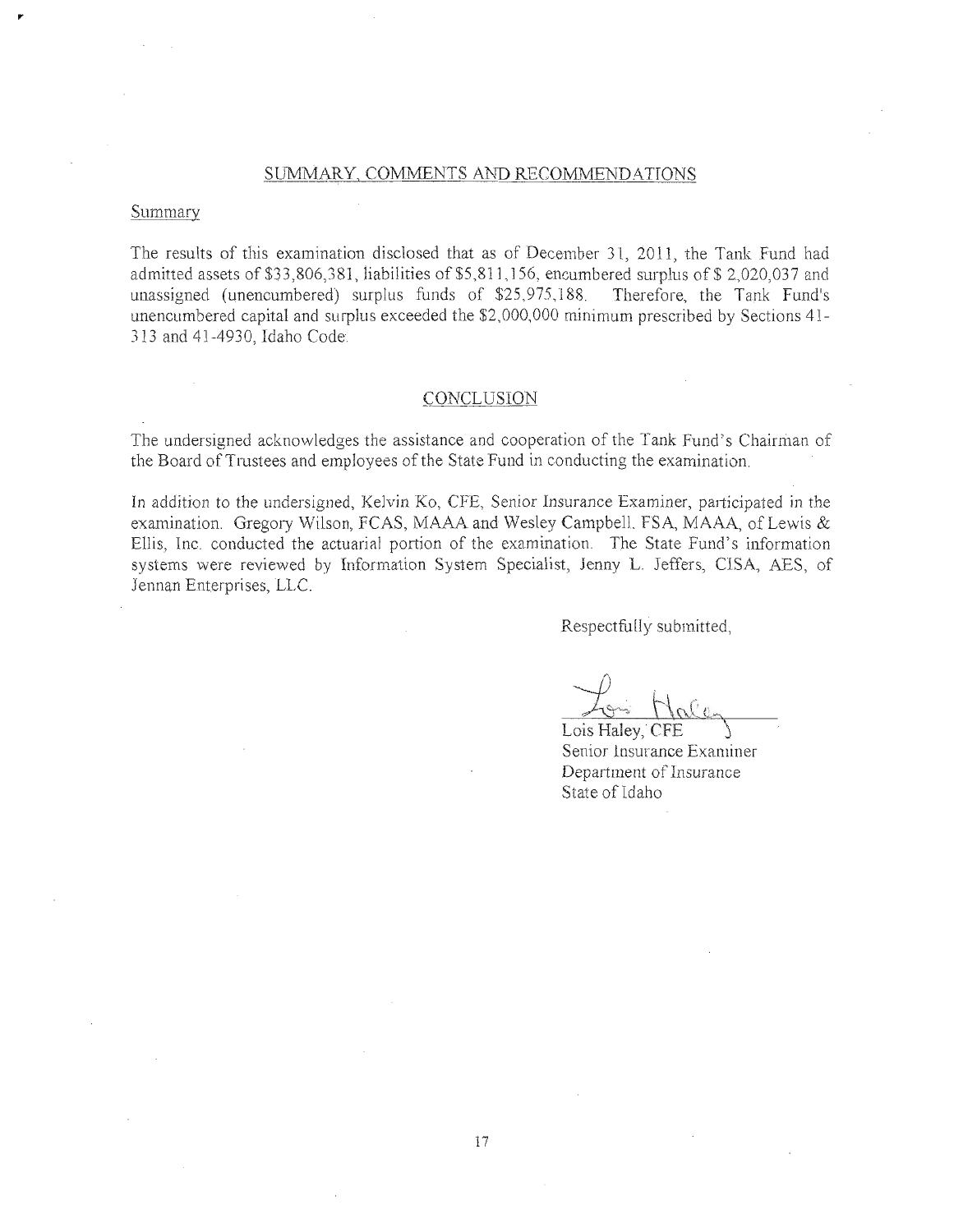# *State oj Idaho*  DEPARTMENT **OF** INSURANCE

C. L. "BUTCH'" OTTER Govemor

700 West State Street, 3rd Floor P.O. Box 83720 Boise. Idaho 83720-0043 Phone (208)334-4250  $FAX = (208)334 - 4398$ 

WILLIAM W. DEAL Director

## AFFIDAVIT OF EXAMINER

State of Idaho County of Nez Perce

Lois Haiey, being duly sworn, deposes and says that she is a duly appointed Examiner for the Department of Insurance of the State of Idaho, that she has made an examination of the affairs and financial condition of the Idaho Petroleum Clean Water Trust Fund for the period from January 1, 2007 through December 31, 2011, including subsequent events, that the information contained in the report consisting of the foregoing pages is true and correct to the best of her knowledge and belief, and that any conclusions and recommendations contained in the report are based on the facts disclosed in the examination.

Lois Haley, CFE Senior Insurance Examiner Department of Insurance State of Idaho

| Subscribed and sworn to before me the $24^{10}$ day of $\pi$ (1) | _, 2013 at Lewiston, Idaho |
|------------------------------------------------------------------|----------------------------|
|                                                                  |                            |
|                                                                  |                            |

My commission expires:  $\frac{1}{3}$  2018